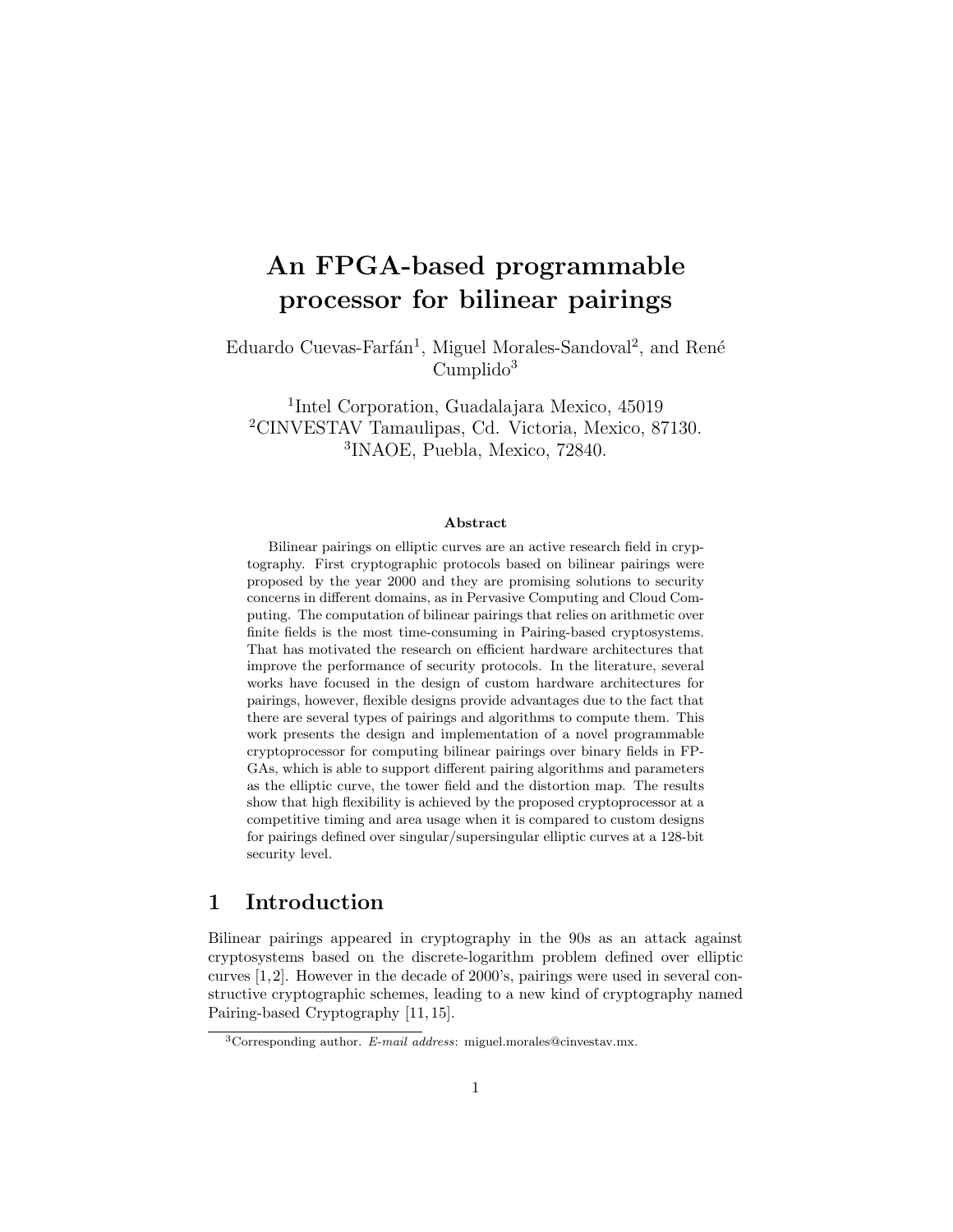Computing bilinear pairings requires several finite field arithmetic operations, about 75% of the processing time of a bilinear pairing involves finite field arithmetic operations. Moreover, algorithms and parameters for computing bilinear pairings continue under development. Improvements are constantly reported, sometimes based on different parameters as the kind of elliptic curve, the tower field definition, and the distortion map. Such processing power requirements and changing environment motivate the development of strategies for optimal implementation of bilinear pairings computation.

Although general propose multiprocessors are very powerful, they do not bring support for finite field arithmetic, which follows different rules that conventional arithmetic. Therefore, the emulation of finite field arithmetic leads to low performance software implementations that could not be appropriate for high speed applications like real-time communications. However, software implementations have total flexibility for supporting any pairing algorithm as well as its associated parameters.

The processing time of software implementations can overcome by specialized hardware implementations. However, custom hardware architectures are not able to support changes, so a flexible solution able to manage several parameters like the elliptic curve, the tower field, the distortion map, or the version of the pairing algorithm is better preferred. Flexible hardware architectures can be more suitable for different applications.

This work presents the design and evaluation in FPGA of a programmable cryptoprocessor for bilinear pairings on elliptic curves over binary fields. This is an extended and improved version of the work reported in [3]. Different to other architectures previously reported in the literature, the proposed cryptoprocessor has a key characteristic the property of programmability. The proposed cryptoprocessor is able to execute different versions of the pairing algorithm as well as different parameters in the pairing computation as the elliptic curve, tower field and distortion map. The cryptoprocessor design outperforms software implementations [4, 5], including GPU implementations [6], requires fewer area resources than custom architectures [7–9], and achieves competitive performance. The methodology followed to construct the proposed cryptogprocessor can be extended to support pairings defined over other fields as  $\mathbb{F}_{3^m}$ .

The rest of this paper is organized as follows: Section 2 introduces some cryptographic schemes for Pairing-based Cryptography. Also, it presents the mathematical background of bilinear pairings over elliptic curves as well as the theory related to binary field arithmetic. Section 3 presents a review of the state-of-art regarding bilinear pairing implementations. Section 4 describes the proposed flexible architecture for pairing computation, standing out the requirements considered for its design. The strategy for validating the functionality of the proposed architecture is described in Section 5. This section also presents the synthesis results and a comparison against related works. Finally, Section 6 summarizes this work and the achieved contributions. The conclusions and future work are finally presented at the end of this section.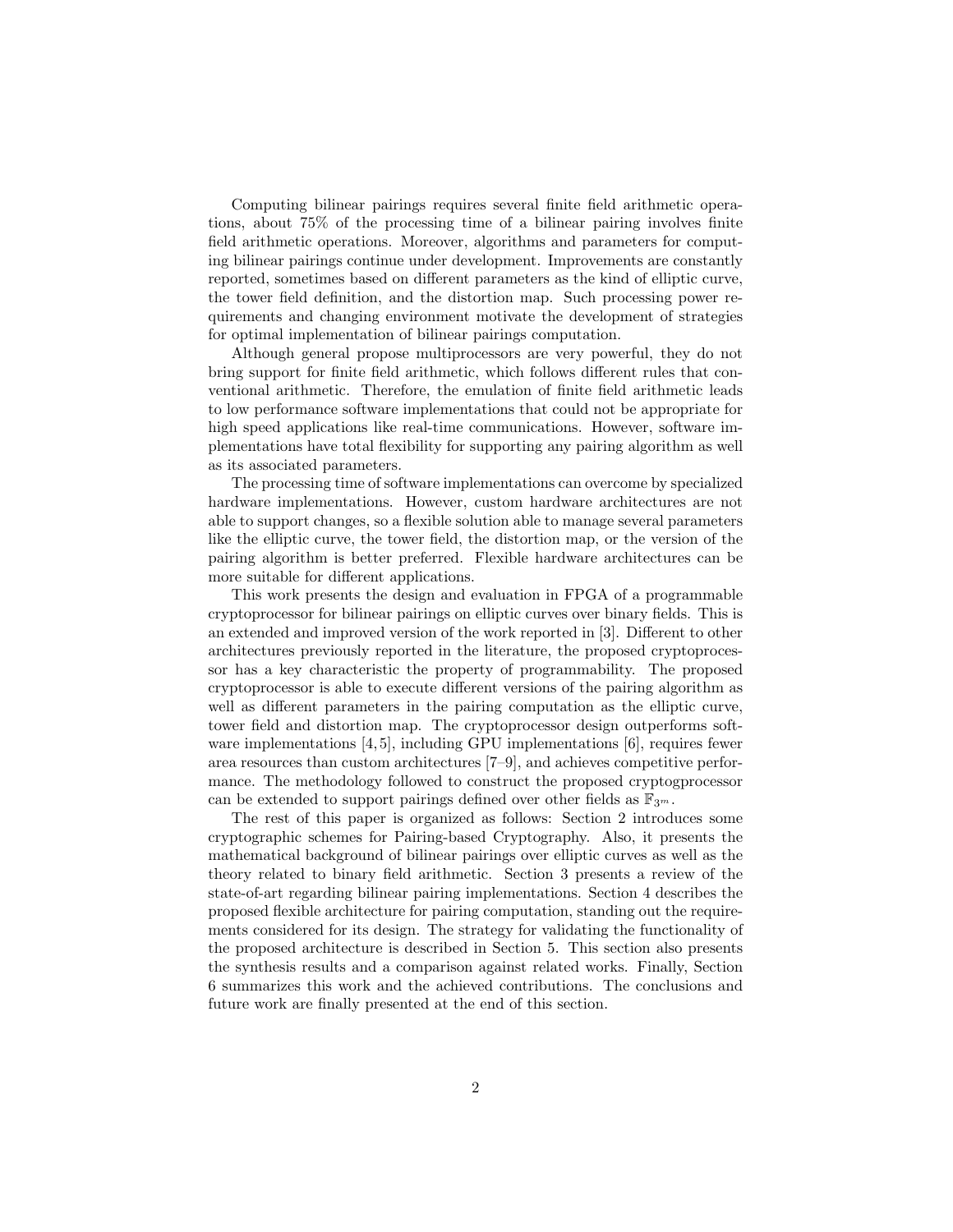# 2 Pairing-based Cryptography

The set of cryptographic schemes that make use of bilinear pairings to work defines what is known as Pairing-based Cryptography (PBC). Let  $G_1$  be an additive group of order r and identity element  $\infty$ , let  $G_T$  be a multiplicative group of order  $r$  and identity element 1, a (symmetric) bilinear pairing is a function  $e: G_1 \times G_1 \to G_T$  that maps two elements in  $G_1$  to one element in  $G_T$ . Commonly in cryptographic applications, the group  $G_1$  is a set of points in an elliptic curve  $E(\mathbb{F}_q)$  defined over the finite field  $\mathbb{F}_q$ , and the group  $G_T$  is the group of elements in the extended finite field  $\mathbb{F}_{q^k}$ . The mapping e must satisfy the condition of bilinearity, non-degeneracy, and computability [10].

The first key agreement scheme based on bilinear pairing was proposed by Joux in [11]. That scheme called three-party one-round key agreement is based on the Diffie-Hellman problem [12]. This scheme considers that three parties A, B, C, with secrete keys  $a, b, c \in \mathbb{Z}_r$  respectively require to agree a common shared key while minimizing the amount of messages being sent. In this sense, A broadcasts  $aP$ , B broadcasts  $bP$ , and C broadcasts  $cP$ . Then, A computes  $K_A = e(bP, cP)^a$ , B computes  $K_B = e(aP, cP)^b$  and C computes  $K_Be(aP, bP)^c$ . The shared key is  $K_{ABC} = K_A = K_B = K_C = e(P, P)^{abc}$ . This key agreement scheme is based on the Diffie-Hellman problem for bilinear pairings [13]. This key agreement scheme can be extended to multiple parties by Barua et. al. in [14].

Boneh and Franklin introduced the first practical encryption scheme for PBC [15]. The Boneh and Franklin scheme, denoted as BF-IBE, works under the paradigm of identity-based encryption, which is an asymmetric key scheme where the encryption key is derived from the identity of the receiver, for example the receiver's e-mail. The decryption key is computed by a trusted third party or Private Key Generator (PKG) using also the receiver's identity (i.e., e-mail). The BF-IBE bases its security on the problem known as bilinear Diffie-Hellman problem, which is a reduction of the discrete logarithm problem over elliptic curves.

In BF-IBE, PKG chooses an random element  $s \in \mathbb{Z}_r^*$ , and sets  $P_{pub}$  = sP. Two hash functions  $H_1: \{0,1\}^* \to G_1$  and  $H_2: G_2 \to \{0,1\}^n$  are chosen and made public. The public key of PKG is  $P_{pub}$ , private key of PKG is s. Next, given an receiver's identifier  $ID \in \{0,1\}^*$ , the receiver's public key is computed as  $Q_{ID} = H_1(ID) \in G_1$ . The receiver's private key is computed by PKG as  $S_{ID} = sQ_{ID}$ . For encrypting a message  $M \in \{0, 1\}^n$ , the transmitter chooses a random integer  $t$  and computes the encrypted message as the tuple  $C = \langle tP, M \oplus H_2(g_{ID}^t) \rangle$ , where  $g_{ID} = e(Q_{ID}, P_{pub})$ . For decryption, the receiver computes the original message M as  $M = V \oplus H_2(e(S_{ID}, U))$ , where  $C = \langle U, V \rangle$  is the encrypted message. The BF-IBE scheme holds because  $e(Q_{ID}, sP)^t = e(Q_{ID}, P)^{ts} = e(sQ_{ID}, tP).$ 

Boneh, et. al. propose the first PBC-based short-signature scheme in [16]. For example, this scheme produces a signature of length 160 bits, which has the same security level as a 320-bit signature in DSA or 1024-bit length in RSA. The short signature scheme serves as the basis of other signature schemes as [17],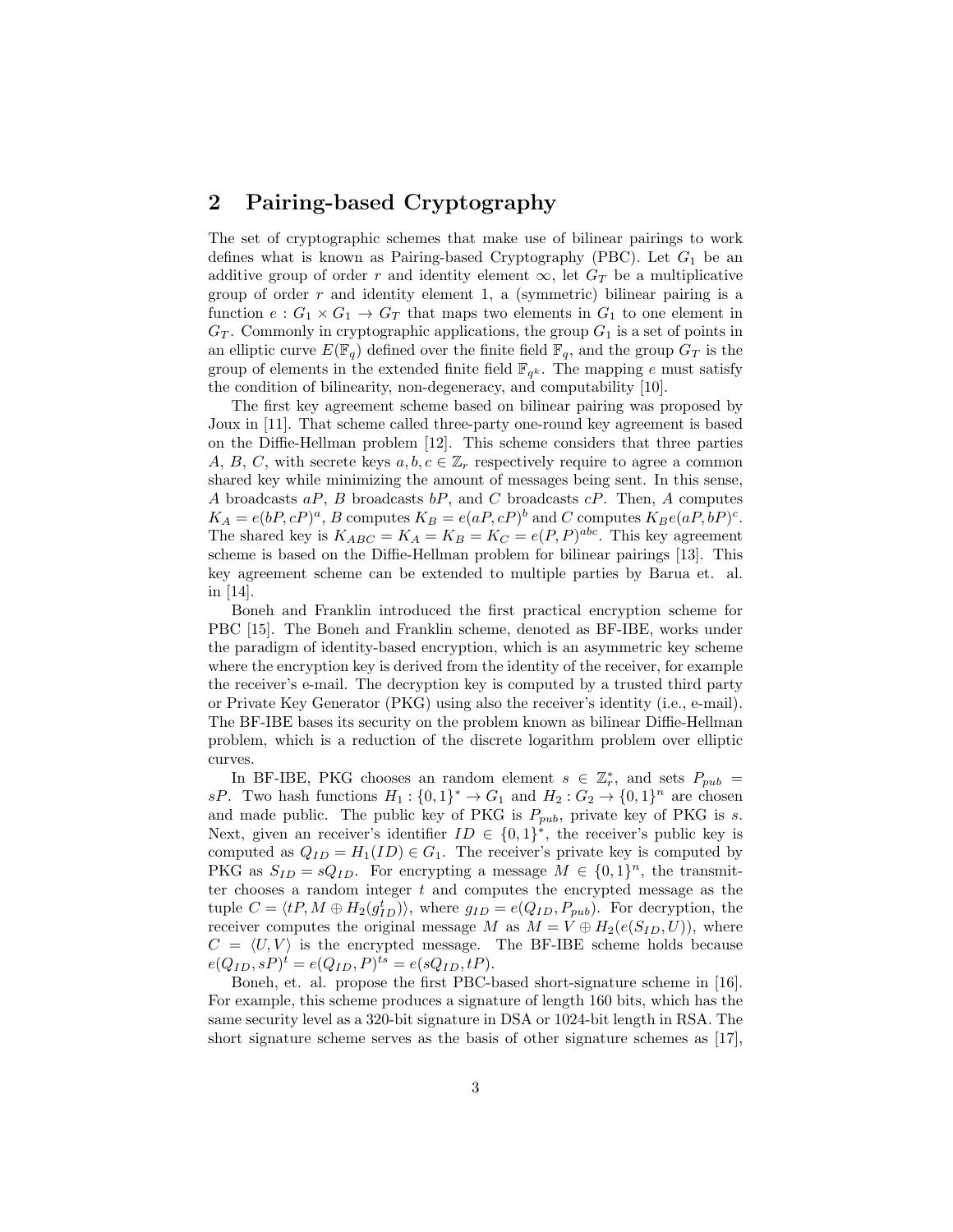where a scheme for blind and ring signature is proposed. Boldyreva introduced the threshold signatures, multi-signature and blind signature schemes in [18], all them based on pairing computations. Sakai and Kasahara proposed a signature scheme that reduces the number of pairing computations in [19]. An scheme for aggregate signature is reported in [20].

The short signature scheme in [16] consists in three steps: KeyGen, Sing, and Validation.

- KeyGen: Choose and publish a hash function  $H: \{0,1\}^* \to G_1$ . Signer chooses a secret key  $x \in \mathbb{Z}_r^*$ , and publish a validation key  $P_{pub} = xP$ .
- Sign: The electronic signature for a message  $M \in \{0,1\}^*$  is  $\sigma = xH(M)$ .
- Validation: Given the public key  $P_{pub}$ , the message M and the signature  $\sigma$ , the signature is verified by  $e(P, \sigma) = e(P_{pub}, H(M))$ . The short signature scheme holds because  $e(P, xH(M)) = e(P, H(M))^x = e(xP, H(M)).$

## 2.1 Bilinear pairings over elliptic curves

An elliptic curve is defined as a set of points  $(x, y)$  that satisfy the Weierstrass equation over a finite field  $\mathbb{F}_q$ :

$$
E: y^2 + a_1xy + a_3y = x^3 + a_2x^2 + a_4x + a_6 \tag{1}
$$

The number of points in the curve is given by  $\#E(\mathbb{F}_q) = q + 1 - t$  where  $|t| \leq 2\sqrt{q}$ . When the field characteristic p divides t, denoted by p|t, the curve is called *supersingular*, other way it is called *ordinary.*  $E(\mathbb{F}_q)$  and a rule for adding two elements in  $E(\mathbb{F}_q)$  construct an algebraic structure called *cyclic* dularative group. The identity element in this additive group is named the point at infinity denoted by  $\infty$  [10].

The scalar multiplication is the operation denoted as  $rP$ , where  $r \in \mathbb{N}$ , and  $P \in E(\mathbb{F}_q)$ . rP is defined as:

$$
rP = \underbrace{P + P + P + \dots + P}_{r \text{ times } P} \tag{2}
$$

A bilinear pairing on an elliptic curve  $E(\mathbb{F}_q)$  is a function  $\hat{e}:E(\mathbb{F}_q)\times E(\mathbb{F}_q) \to$  $\mathbb{F}_{q^k}^*$  that takes two elements from  $E(\mathbb{F}_q)$ , and maps them to an element in a subset of the extended finite field  $\mathbb{F}_{q^k}^* = \mathbb{F}_{q^k} - \{0\}$ . Bilinear pairings must satisfy the following conditions,  $\forall P, \vec{Q}, R \in E(\mathbb{F}_q)$  [10]:

Bilinearity: 
$$
\hat{e}(P + R, Q) = \hat{e}(P, Q) \times \hat{e}(R, Q)
$$
 and  
\n $\hat{e}(P, Q + R) = \hat{e}(P, Q) \times \hat{e}(P, R)$   
\nNon-degeneracy:  $\hat{e}(P, P) \neq 1$ 

Computability:  $\hat{e}$  is efficiently computed

Under certain circumstances, bilinear pairings are defined over two different curves  $\hat{e}: E(\mathbb{F}_q) \times E(\mathbb{F}_{q^k}) \to \mathbb{F}_{q^k}^*$ . This kind of pairing is called *asymmetric* pairing [10].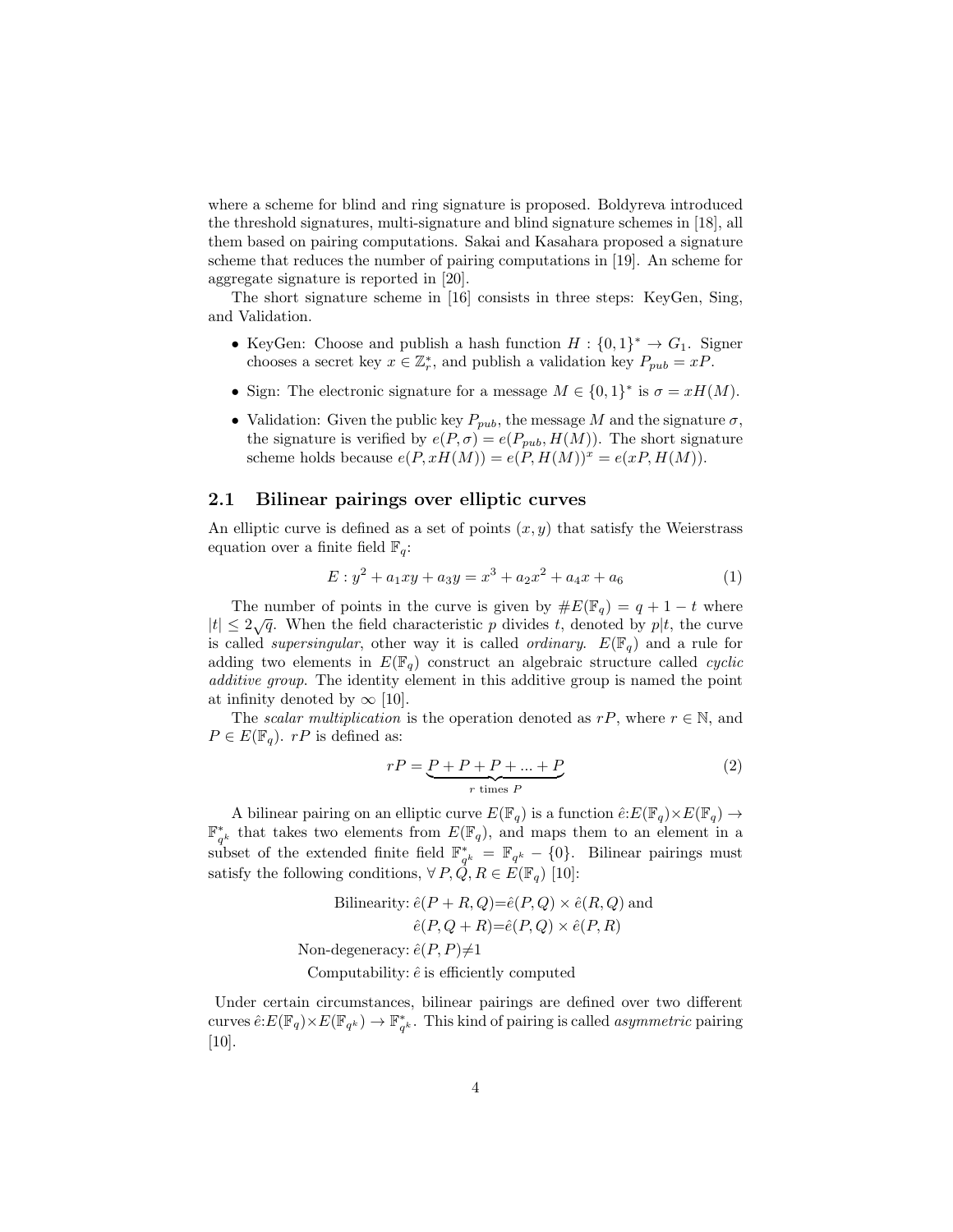**Algorithm 1** Computation of  $\eta_T(P,Q)$  over  $\mathbb{F}_{2^m}$ .

**Require:**  $P = (x_1, y_1), Q = (x_2, y_2) \in E(\mathbb{F}_{2^m}).$ Ensure:  $\eta_T(P,Q) \in \mathbb{F}_{2^{km}}$ . 1:  $s \leftarrow x_1 + \alpha$ 2:  $F \leftarrow s \cdot (x_1 + x_2 + 1) + y_1 + y_2 + \frac{1-\beta}{2} + (y_2 + s) \cdot u + v$ 3: for  $i = 1$  to  $(m + 1)/2$  do 3: **101**  $t = 1$  to  $(m + 1)/2$  **do**<br>4:  $s \leftarrow x_1 + \gamma, x_1 \leftarrow \sqrt{x_1}, y_1 \leftarrow \sqrt{y_1}$ 5:  $G \leftarrow s \cdot (x_1 + x_2 + \gamma) + y_1 + y_2 + (1 + \gamma) \cdot x_1 + \delta + (s + x_2) \cdot u + v$ 6:  $x_2 \leftarrow x_2^2, y_2 \leftarrow y_2^2$ 7:  $F \leftarrow F \cdot C$ 8: end for 9: return  $F^{(2^{2m}-1)\cdot (2^m+1-\epsilon 2^{(m+1)/2})}$ 

#### 2.1.1 The Tate and eta pairings

The smallest possible value of r that makes  $rP = \infty$  is called the *order of* P. The subset of points in  $E(\mathbb{F}_q)$  of order r is named the r-Torsion subgroup, denoted by  $E[r]$ . Given an elliptic curve  $E(\mathbb{F}_q)$  and a point  $P \in E(\mathbb{F}_q)$  of order r such that  $GDC(r, q) = 1$ , the *embedding degree* of the curve is the smallest integer k that satisfies  $r|q^k - 1$ . For binary fields and supersingular curves the maximum embedding degree achievable is  $k = 4$  [21].

The Tate pairing is an asymmetric bilinear pairing on elliptic curves defined in equation 3, where  $D_Q$  is a divisor of point  $Q$  and  $f_P$  is a function that maps  $D<sub>O</sub>$  to a finite field field element. Readers are referred to [22] and [10] for more detailed definitions. The computation of equation 3 is divided in two stages: first  $f_P(D_Q)$  is computed by the Miller's Algorithm [22], second the exponentiation to the  $(q^k-1)/r$ -th power of Miller's Algorithm result, called final exponentiation, is required [21]. The Miller's Algorithm is a numeric method to construct the function  $f_P$  satisfying the conditions of a bilinear pairing [22].

$$
\tau: E(\mathbb{F}_q)[r] \times E(\mathbb{F}_{q^k})[r] \to \mathbb{F}_{q^k}^*
$$
\n
$$
\tau(P, Q) = f_P(D_Q)^{(q^k - 1)/r}
$$
\n(3)

Several works have been done to optimize the Tate pairing at an algorithmic level [23–25]. A special case of the original Tate pairing for supersingular curves is the eta pairing  $(\eta_T)$  presented in [23].  $\eta_T$  reduces the Miller's Algorithm to the half, becoming the most popular algorithm for bilinear pairings over binary fields.  $\eta_T$  requires a *distortion map*  $\psi : E(\mathbb{F}_q) \to E(\mathbb{F}_q^k)$  for the point Q in order to satisfy  $E(\mathbb{F}_q)$  being a cyclic group. Additionally, it can be shown that the groups  $E(\mathbb{F}_q)$  and  $E(\mathbb{F}_{q^k})$  are isomorphic, becoming  $\eta_T$  a symmetric pairing.

In algorithm 1 is depicted the algorithm for computing the  $\eta_T$  over  $\mathbb{F}_{2^m}$ . Several parameters depend on the elliptic curve and finite field [23]. Consider the supersingular curve  $E: y^2 + y = x^3 + x + b$  over  $\mathbb{F}_{2^m}$ , where  $b = \{1, 0\}$  and m is odd, embedded degree  $k = 4$ , tower field defined as [23], and the distortion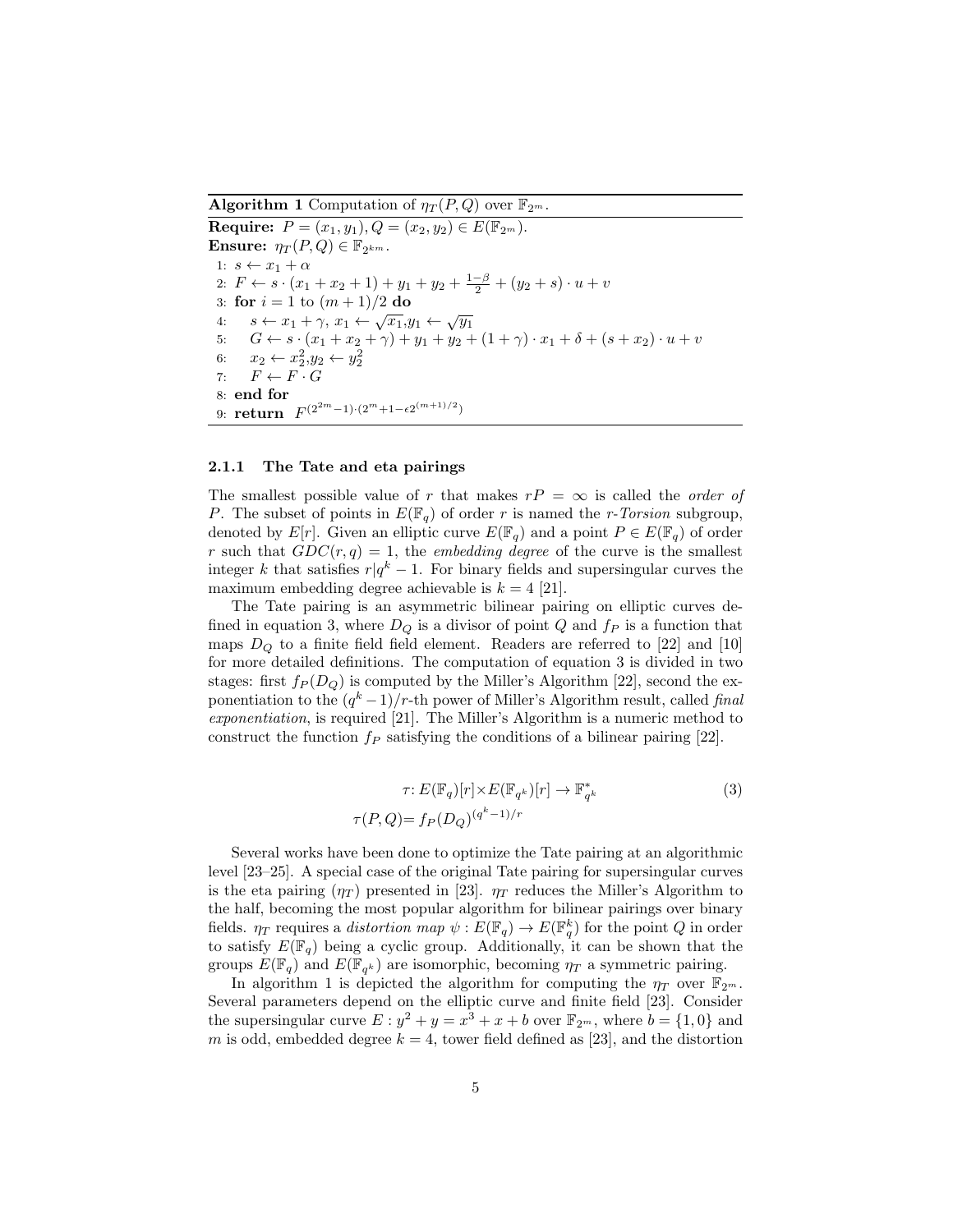map  $\psi(x, y) = (x + u + 1, y + xu + v)$ . Lets define  $\beta = -1$  when  $m \equiv 1, 7 \mod 8$ and  $b = 1$  or  $m \equiv 3, 5 \mod 8$  and  $b = 0$ , or  $\beta = 1$  in all other cases.  $\alpha = 0, \gamma = 1$ when  $m \equiv 1, 5 \mod 8$  otherwise  $\alpha = 1, \gamma = 0$ .  $\delta = 1$  if  $m \equiv 5, 7 \mod 8$ , otherwise  $\delta = 0$ . And finally,  $\epsilon = (-1)^b$  if  $m \equiv 1, 7 \mod 8$  or  $\epsilon = (-1)^{(1-b)}$  if  $m \equiv 3.5 \mod 8$ .

In algorithm 1, lines 1 throw 8 are the Miller's Algorithm stage. Lines 2 and 5 set  $F, G \in \mathbb{F}_{2^{4m}}$ . Line 7 is a multiplication over the extended field, thanks to the structure of  $G$ , this multiplication can be simplified. Finally, line  $9$  is the final exponentiation that can be computed using several techniques [21, 26, 27].

Nevertheless, an alternative algorithm for computing the  $\eta_T$  using different parameters for basis is presented in [28]. Both works [23] and [28] are able to compute bilinear pairings in a very different way. The necessity of a flexible solution able to manage this variety of parameters and algorithms emerges because development of algorithms and improvements are still in process and further, the lack of an standard for computing bilinear pairings in cryptographic applications.

## 2.2 Finite field arithmetic

A finite field, represented by  $\mathbb{F}_q$  where  $q = p^m$ , is an algebraic structure defined as a finite set of elements, two basic operations for those elements, and a set of properties to be satisfied. p is called the characteristic of the finite field and  $m$ is called the field extension [29]. For cryptographic applications  $p$  is typically 2, 3 or a prime number [30]. The number of elements on the set is determined by  $p^m$ . In polynomial basis, an element in  $\mathbb{F}_q$  could be represented as a polynomial of degree at most  $m-1$ , where each coefficient of the polynomial can take its value only from the set  $\{0, ..., p-1\}$ .  $\mathbb{F}_q$  is defined by a *m*-grade irreducible polynomial  $f(x)$ . This irreducible polynomial is used to satisfy the closure property by an operation called modular reduction. Finite field arithmetic refers to the operations that can be performed with elements in  $\mathbb{F}_q$ . When  $p = 2$ , the finite field is called binary field. Usually a binary field element is implemented with a *m*-length bit vector. This paper assumes the binary field case unless it is specified.

#### 2.2.1 Arithmetic operations

Let  $\mathbb{F}_{2^m}$  be the binary field generated by the irreducible polynomial  $f(x)$ . Consider  $A, B \in \mathbb{F}_{2^m}$  each represented by a polynomial and implemented as a bit vector of length m. An *addition* operation,  $A \oplus B$ , is defined as a polynomial addition simply performed by a bitwise XOR among each coefficient with no carry propagation. The result is a polynomial with degree less than  $m$  which already belongs to  $\mathbb{F}_{2^m}$ .

A multiplication operation,  $A \otimes B$ , can be seen as a two steps operation, see equation 4. First, a polynomial multiplication is performed resulting a polynomial of degree  $2m - 1$ . Second, a modular reduction mod  $f(x)$  is performed in order to  $A \otimes B$  belongs to the  $\mathbb{F}_{2^m}$ . Multiplication is a very expensive operation,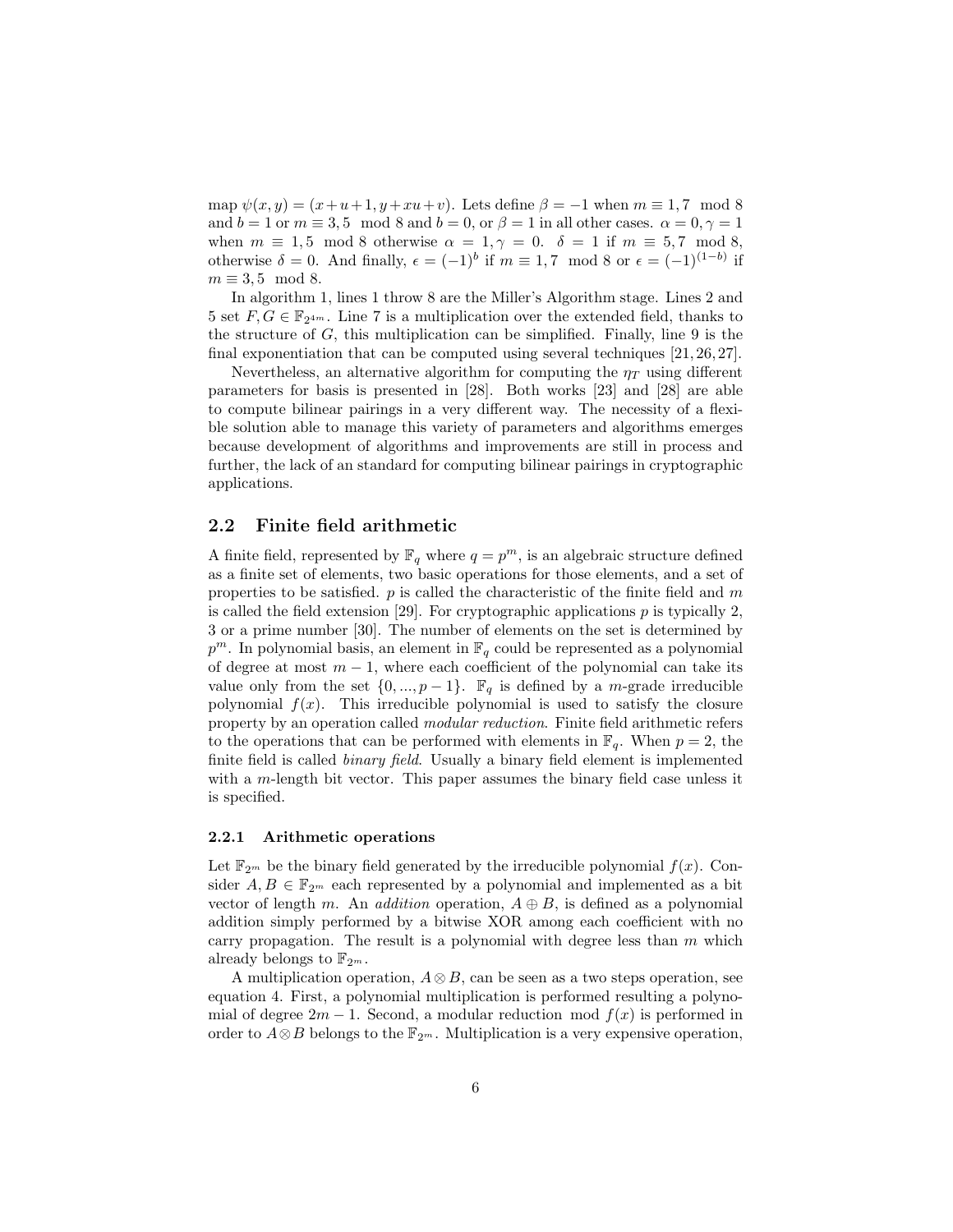several works have been presented aiming to reduce its computational cost. Algorithms like Karatsuba-Ofman and Montogomery are two examples [30]. For some special types of  $f(x)$  like trinomials or pentanomials, modular reduction can be computed using only a couple of additions [30].

$$
C=A \otimes B \mod f(x) = \sum_{i=0}^{m-1} \sum_{j=0}^{m-1} a_i b_j x^{i+j} \mod f(x) \tag{4}
$$

Squaring,  $\bullet^2$ , is a special case of the multiplication  $A \otimes B$ , when  $A = B$  that also requires modular reduction [30].

$$
C = A^2 = A \otimes A \mod f(x) = \sum_{i=0}^{m-1} a_i x^{2i} \mod f(x)
$$
 (5)

Square root,  $\sqrt{\bullet}$ , is the inverse operation of squaring. Given an element A, it consists in computing the unique element C, such that  $A=C^2 \mod f(x)$ holds. Squaring can be seen as a matrix multiplication  $A^2 = MA$ , so square root is also a matrix multiplication  $\sqrt{A} = M^{-1}A$ . In both cases, M depends exclusively on  $f(x)$ . Being  $f(x)$  a trinomial or a pentanomial, squaring and square root can be computed by reordering the input operands and performing a couple of additions [30].

An interesting identity for any two elements  $A, B \in \mathbb{F}_{2^m}$  is depicted in equation 6, which states that squaring is distributive over addition. It can be shown that this identity also holds for squaring root.

$$
A^{2} + B^{2} = \sum_{i=0}^{m-1} (a_{i} + b_{i})x^{2i} \text{ mod } f(x) = (A + B)^{2}
$$
 (6)

Multiplicative Inverse,  $(\bullet)^{-1}$ , of A is defined as the unique element C, such that  $1=A\otimes C \mod f(x)$  holds. There exist several algorithms to compute this element, some of them are based on the Euclidean algorithm for computing the GCD, others use the Fermat's Little Theorem. Multiplicative Inverse is considered the most expensive operation in  $\mathbb{F}_{2^m}$  [30].

#### 2.2.2 Extended field arithmetic

As mentioned in the introduction, the result of a bilinear pairing function is an element in an extended finite field represented by  $\mathbb{F}_{q^k}$ . A field  $K_2$  containing a field  $K_1$  is called *extension field* of  $K_1$ , for example  $\mathbb{F}_{2^m}$  is an extended field of  $\mathbb{F}_2$ . An irreducible polynomial  $g(x)$  of degree k is necessary to define  $\mathbb{F}_{q^k}$  over  $\mathbb{F}_q$  [31]. A sequence of field extensions is called *tower field* [31].

With a tower field, a basis can be constructed to represent elements in  $\mathbb{F}_{q^k}$ with elements of  $\mathbb{F}_q$  [31]. For example, using the tower field defined in [23], the basis  $\{1, u, v, uv\}$  over  $\mathbb{F}_q$  is constructed for representing elements in  $\mathbb{F}_{q^4}$ . Using this basis, an element  $G \in \mathbb{F}_{q^4}$  is defined as a polynomial  $G = g_0 + g_1 u + g_2 v + g_3 u v$ where  $g_n \in \mathbb{F}_q$ .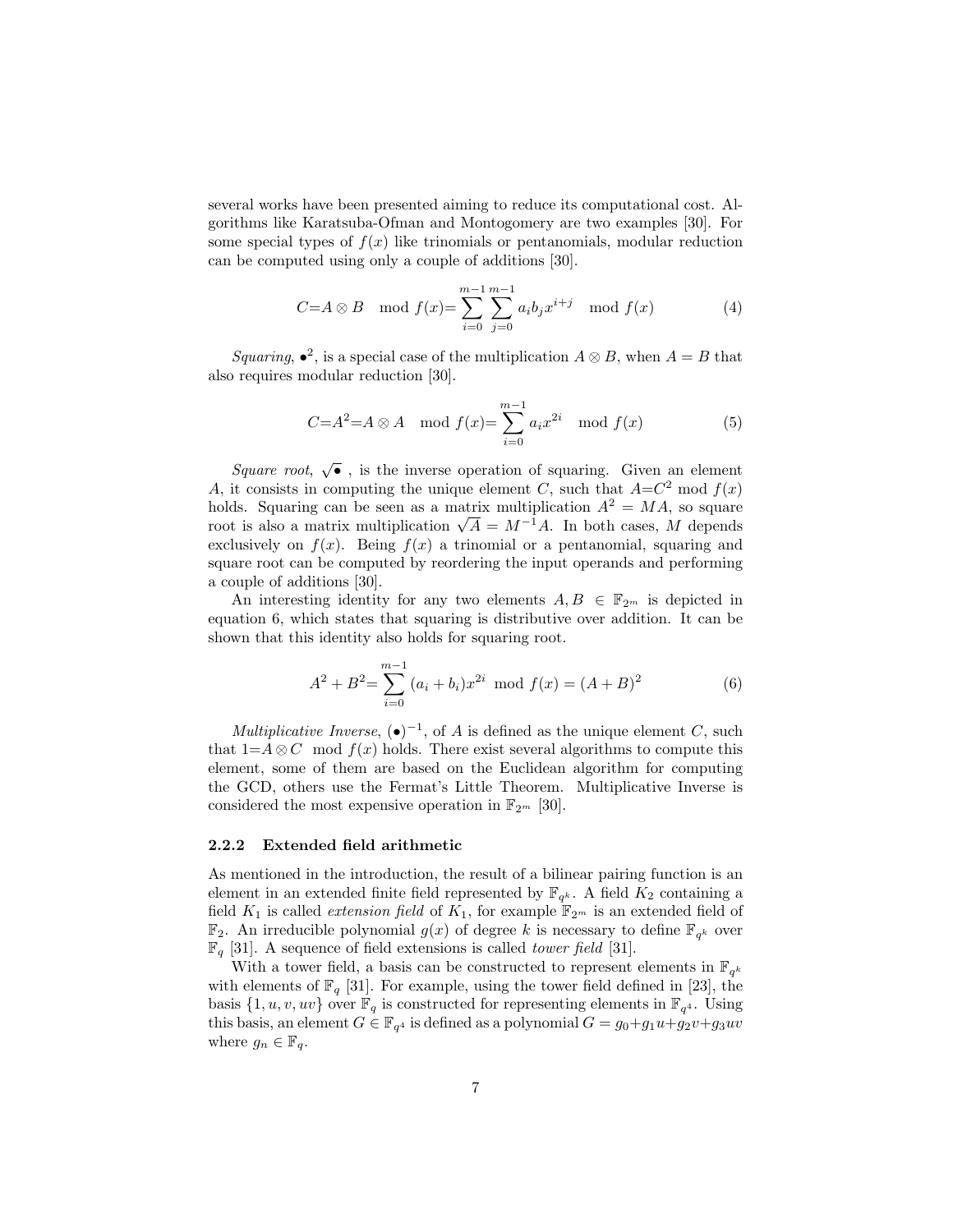The basis constructed from the tower field allows to perform the arithmetic over  $\mathbb{F}_{q^k}$  as operations over  $\mathbb{F}_q$ . Addition is straightforward as a polynomial addition. A multiplication also follows the polynomial multiplication rules, but when some coefficients are either 0 or 1, then multiplication is simplified.

Using the tower field defined in [23] and equation 6, squaring in  $\mathbb{F}_{q^4}$  require 4 additions and 4 squaring over  $\mathbb{F}_q$ :

$$
G2 = (g0 + g1 + g3)2 + (g1 + g2)2u + (g2 + g3)2v + g32uv
$$
 (7)

Raising an element to the q-th power is an operation easily computed using the tower field. For tower field defined in [23] this computation requires only 5 additions over  $\mathbb{F}_q$ :

$$
Gq = (g0 + g1 + g2) + (g1 + g2 + g3)u + (g2 + g3)v + g3uv
$$
 (8)

# 3 Related works

Computation of bilinear pairings is not an easy task. It involves a lot of finite field arithmetic operations. Several implementations trying to optimize the computation of bilinear pairings have been proposed. In this section it is presented a brief review of those works.

# 3.1 Software implementations

The work reported in [32] reaches the fastest implementation of pairing algorithms in software. Authors of that work modify the original algorithms in order to have a better utilization of multithreaded architectures of the new general purpose microprocessors. The Optimal ate pairing over prime fields is the main algorithm studied in that work. The best result was achieved with a 64 bit Intel Core i7 microprocessor with a clock frequency of 2.0 GHz. When 8 threads are used for the pairing algorithm computation, a total of 1,034,000 clock cycles are required, resulting in a latency of 0.517 ms. Notice that when only one thread is used, the latency is about 3.23 ms.

Authors of [6] make use of a Graphic Processor Unit (GPU) in order to accelerate the pairing computation. That work implemented the  $\eta_T$  pairing over supersingular curves for ternary fields, reaching a security level of 128 bits. Programming on GPUs generally follows the paradigm of Single Program Multiple Data, therefore authors of that work focused in compute several pairings at the same time. The best results reported a throughput of 332 pairing operations per second, which is equivalent to 3.01 ms per operation.

A different approach for software implementations are specialized software libraries for pairing computations. Specialized software libraries exploit certain features of general propose microprocessors to accelerate pairing computations; for example, special data structures may be defined to reduce the number of memory accesses as well as the memory consumption, or optimized arithmetic primitives may be implemented. The work reported in [5] is a library designed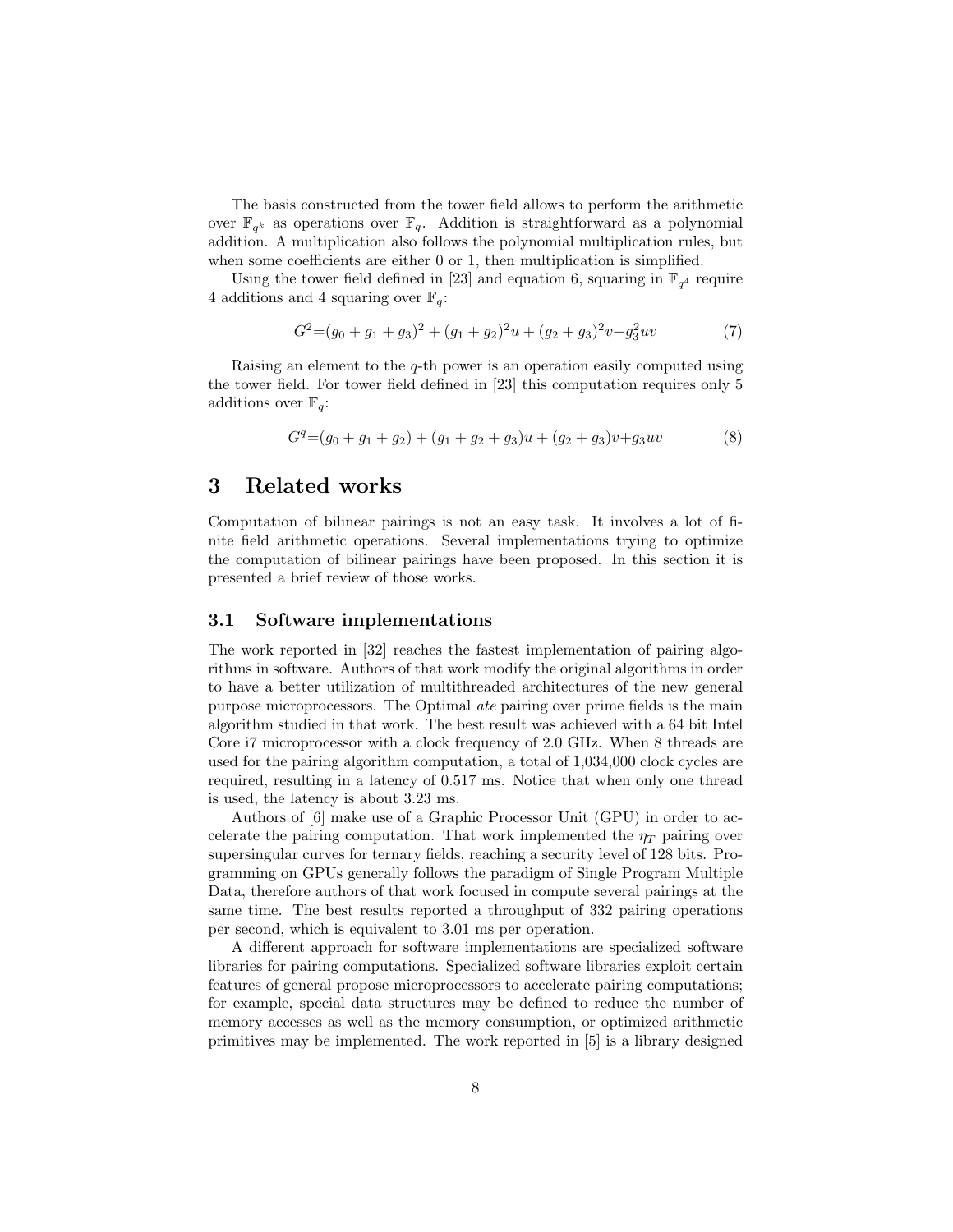for small devices like wireless sensor networks. The library proposed in that work was designed for ternary fields and supersingular elliptic curves. Besides the ability for computing pairing algorithms, that library also includes support for hash functions and elliptic curve arithmetic. That design was focused to optimize the memory consumption. For a security level of 66 bits, the library is able to compute the  $\eta_T$  pairing in 5.32 ms.

Software implementations like [32] use very powerful general propose microprocessors, but even with the latest technology they cannot achieve the performance reached with optimized architectures. According with [6], using GPUs to accelerate the pairing computation does not improve the processing time. [5] presented a library suitable for very constrained environments but it does not reach a high level of security.

## 3.2 No-flexible hardware implementations

Ghosh et. al. presented an architecture able to compute the eta pairing in binary fields for a security level of 128 bits in [7]. The architecture presented in that work is based on a Karatsuba-Ofman multiplier which uses a serialparallel approach. A tradeoff between the serialization and the parallelization in the Karatsuba-Ofman multiplier was performed in order to find the best results. Operations scheduling were optimized mainly during Miller's algorithm stage, and parallelism was used during the final exponentiation step. The area reported in that work is 15,167 slices with a processing time of 0.190 ms, the target device was a Xilinx Virtex 6 FPGA device.

The authors of [8] proposed an custom architecture for computing the eta pairing for a security level of 128 bits, being this architecture the fastest one reported in the literature. That architecture implements field multiplication through an hybrid sequential/parallel approach based on the Toeplitz matrix vector products. The authors of that work use an approach based on the Karatsuba-Ofman algorithm in order to reduce the cost of the extended field multiplication. For the final exponentiation, authors optimize the computation by a thoughtful implementation, proposing specific improvements in the computation of inversion over  $\mathbb{F}_{2^{4m}}$ . The architecture reported in that work was implemented in a Virtex 6 FPGA, resulting in an area of 16,403 slices and a processing time of 0.102 ms. That work is the fastest implementation reported of the  $\eta_T$  pairing for a 128-bit security level.

Beuchat et. al. have reported several works improving the implementation of the  $\eta_T$  pairing computation culminating with [9]. That work presented an architecture for binary fields and another for ternary fields. The central module of both architectures is a full-parallel Karatsuba-Ofman Multiplier. Both cases use a pipelined approach for improving the processing time. A valuable contribution was the introduction of a family of irreducible polynomials which facilitates the computation of square roots. Both architectures were split in two, one architecture for computing the Miller's algorithm and another for computing the final exponentiation, integrating both under a pipeline fashion which also improves the processing time. Although that work only achieves a security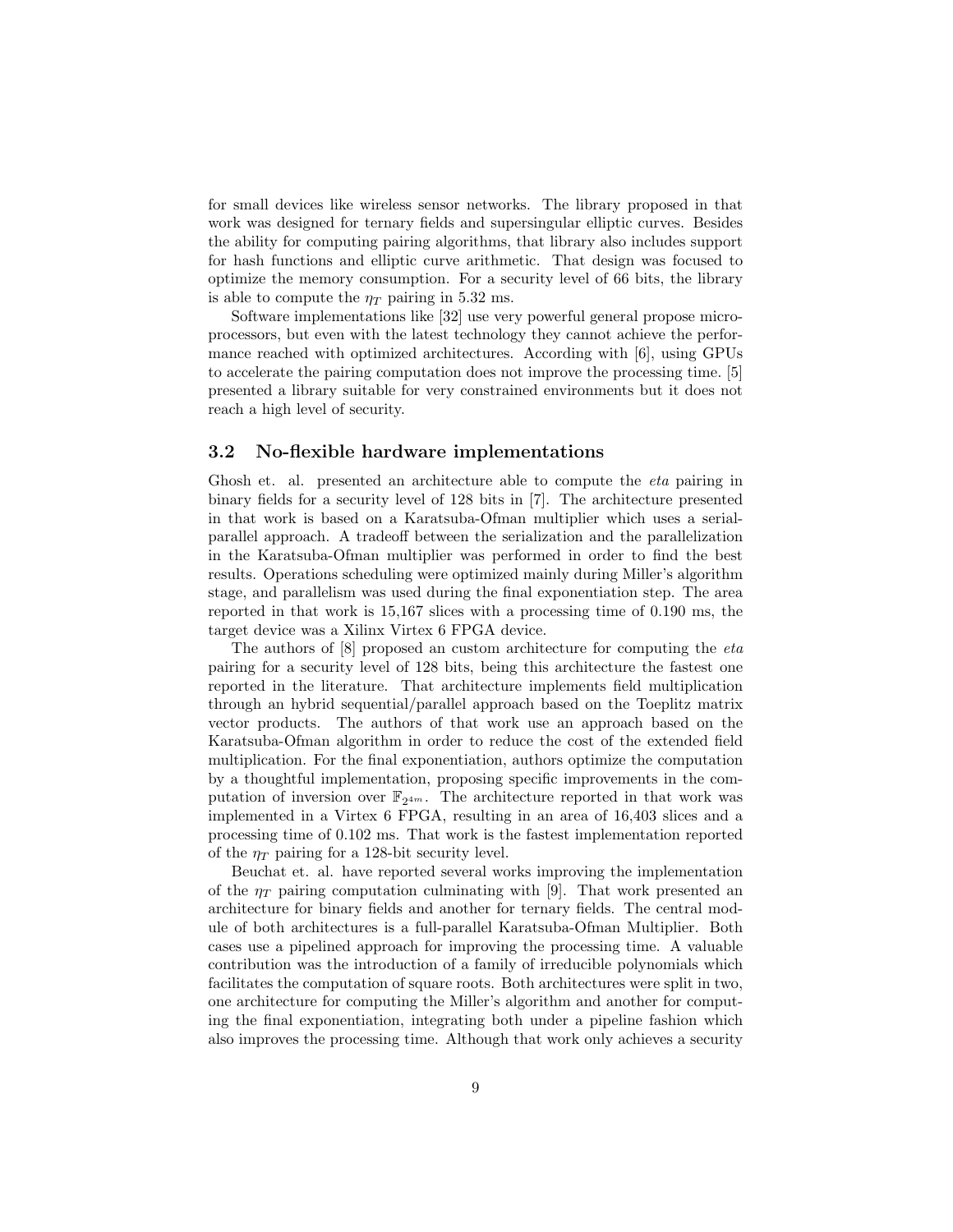level of 105 bits in binary field with an area of 78,874 slices and a processing time of 18.8 $\mu$ s, the A · T product of 1.41 slices  $\times$  ms is so far the smallest in the literature, targeting a Virtex 4 FPGA.

In [33], Cheung et. al. presented an implementation of the Optimal ate pairing considering prime fields. In that work a combination of the Reside Number System and the lazy reduction technique is used for reducing the complexity of the arithmetic operations in prime fields. Additionally, an optimization at both architectural and algorithmical level was performed. The target security level was 126 bits. Authors used an FPGA as technology for implementing the architecture achieving a resource consumption of 7032 slices, 32 DSPs and 101KB of memory, and a processing time of 0.573 ms. The target device was a Xilinx Virtex 6.

In [34], the author explores the viability of implementing bilinear pairings over composite-extended fields. The main idea is to represent the field  $\mathbb{F}_{q=p^m}$  as a composite field where  $m = n \cdot l$  for some n and some l. The arithmetic over  $\mathbb{F}_{p^m}$ is implemented using operands over  $\mathbb{F}_{p^n}$  which are smaller. In the same way, the arithmetic in the extended field  $\mathbb{F}_{p^{km}}$  is implemented using operands over  $\mathbb{F}_{p^n}$ . The author analyzed the impact of using this kind of fields over the security level in order to do not compromise the security of the system. As a result, that work developed a very compact hardware architecture for ternary fields, at a security level of 128 bits. In order to manage the arithmetic operations over  $\mathbb{F}_{p^n}$ , the author proposed a codification scheme. This codification could lead to some flexibility, but it was not explicitly intended in that way. For a 128 bits security level using a ternary field, that work require an area of 4,755 slices and a time of 2.23 ms for a Xilinx Virtex 4.

Even [7–9, 33] are very specialized architectures reaching very compact and fast implementation results, their biggest drawback is that only a couple of parameters are configurable. Due to bilinear pairings are no yet standardized, a rigid design could not be the better answer for a changing environment. From [34] it can be inferred some flexibility but the design is not really intended in that way. Moreover, parameters like the elliptic curve, tower field, and distortion map only affect the implementation not the security of the system, so a rigid implementation cannot be adapted to different schemes when these parameters change.

## 3.3 Flexible hardware implementations

The work reported in [35] presented a programmable architecture for the Tate, ate, and R-ate pairing over prime fields. The architecture centers its programmability in configurable arithmetic units. Each unit is able to generate its own control sequence according to the desire functionality. Each unit is formed by three independent arithmetic operators. Each arithmetic operator has two inputs of 256 bits, and is able to compute an addition/subtraction/multiplication in  $\mathbb{F}_q$ . The multiplication is implemented using the Blakley algorithm [36] combined with the Montgomery Ladder technique [37]. The Karatsuba technique is used for reducing the size of the operands. The configurable arithmetic units and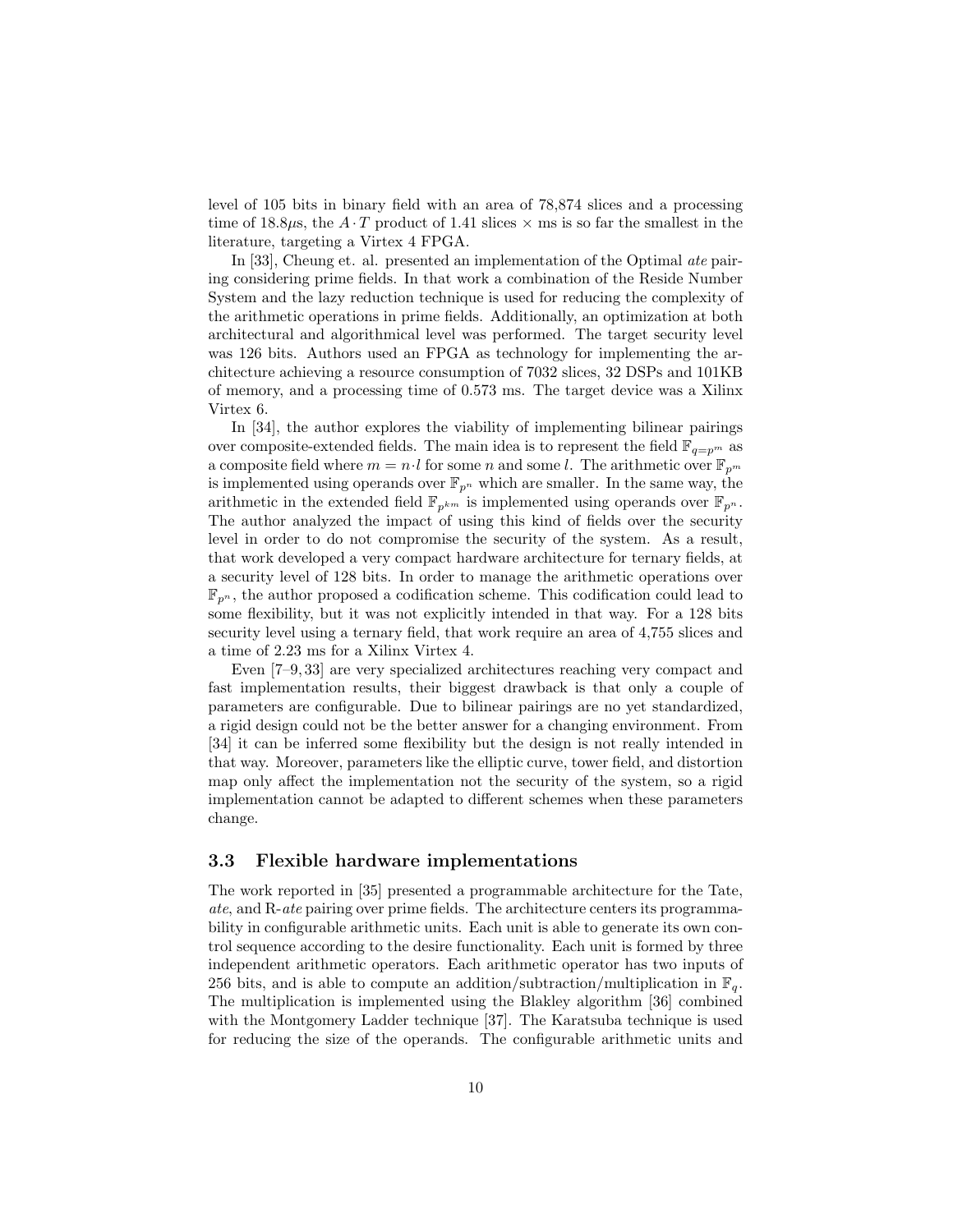the registers are interconnected by a data access unit which is able to access all registers in parallel. Neither the instruction format nor the instruction set are reported in that work. The security level scoped for that work was 128 bits. That architecture was synthesized on a Xilinx Virtex 4 resulting in an area of 52,000 slices and a processing time of 16.4 ms in the best case.

In [38] it is proposed a coprocessor for computing the  $\eta_T$  pairing in ternary fields. Their design consists in an unified operator for multiplication, addition and cubing over the field  $\mathbb{F}_{3^m}$ . Multiplication is computed in a digit-serial way, where D coefficients of the multiplication are computed in parallel, after  $m/D$ clock cycles the result is completed. Adding and Cubing are easily computed by XOR gates. The three operations are merged into a single operator sharing as much components as possible. A total of 64 working registers implemented by a dual-port RAM are used by that coprocessor to store partial results. The architecture is controlled by a 32 bits instruction. That work was implemented for a security level of 66 bits in a Xilinx Virtex 4, achieving a resource consumption of 1,851 slices and a latency of 0.137 ms. A total of 900 instructions were necessary for computing the pairing algorithm.

Later in [39], Aranha et. al. reported a novel algorithm for computing the Optimal eta pairing in supersingular hyper-elliptic curves over prime fields for a security level of 128 bits. The coprocessor proposed in [38] was adapted to support that new algorithm, a total of 4,518 slices and a latency of 5.52 ms were required for that architecture when targeting a Xilinx Virtex 4. A software implementations was performed in that work reaching a best time of 1.1 ms with a 64 bit Intel Core i5 540 whit a clock frequency of 2.53 GHz.

In the work [40], authors report an Application Specific Instruction-set Processor (ASIP). An ASIP consists in a set of instructions and an optimized hardware design to support those instructions. The ASIP reported in [40] focused in the ordinary curves named Barreto-Naehrig, the underlying finite field is the prime field, reaching a security level of 128 bits. The two main parts of that work are the multiplication module and the data access module. Regarding to field multiplication, authors chose a Montgomery multiplier implemented in a multi-cycle approach. The proposed data access module consists in an interface with a dual port RAM memory of 32 bits, able to load and store the pairing operands, which are 256 bits each. That work computes the Optimal ate pairing in 15.8 ms, and the  $\eta_T$  pairing in 28.8 ms. The hardware designed in that work was implemented in an ASIC, requiring a total of 97 kGates.

Works introduced in this section show more flexibility in their functionality, but there are some drawbacks that can be outperformed. Despite [38], [35] and [40] are flexible enough to support different algorithms, they only support prime and ternary fields. Arithmetic over binary fields is carry-free, therefore, it usually reports smaller and faster implementations compared to prime and ternary fields. Aranha et al in [39] show how a flexible architecture can be used for implementing new algorithms, nevertheless the processing time can be improved.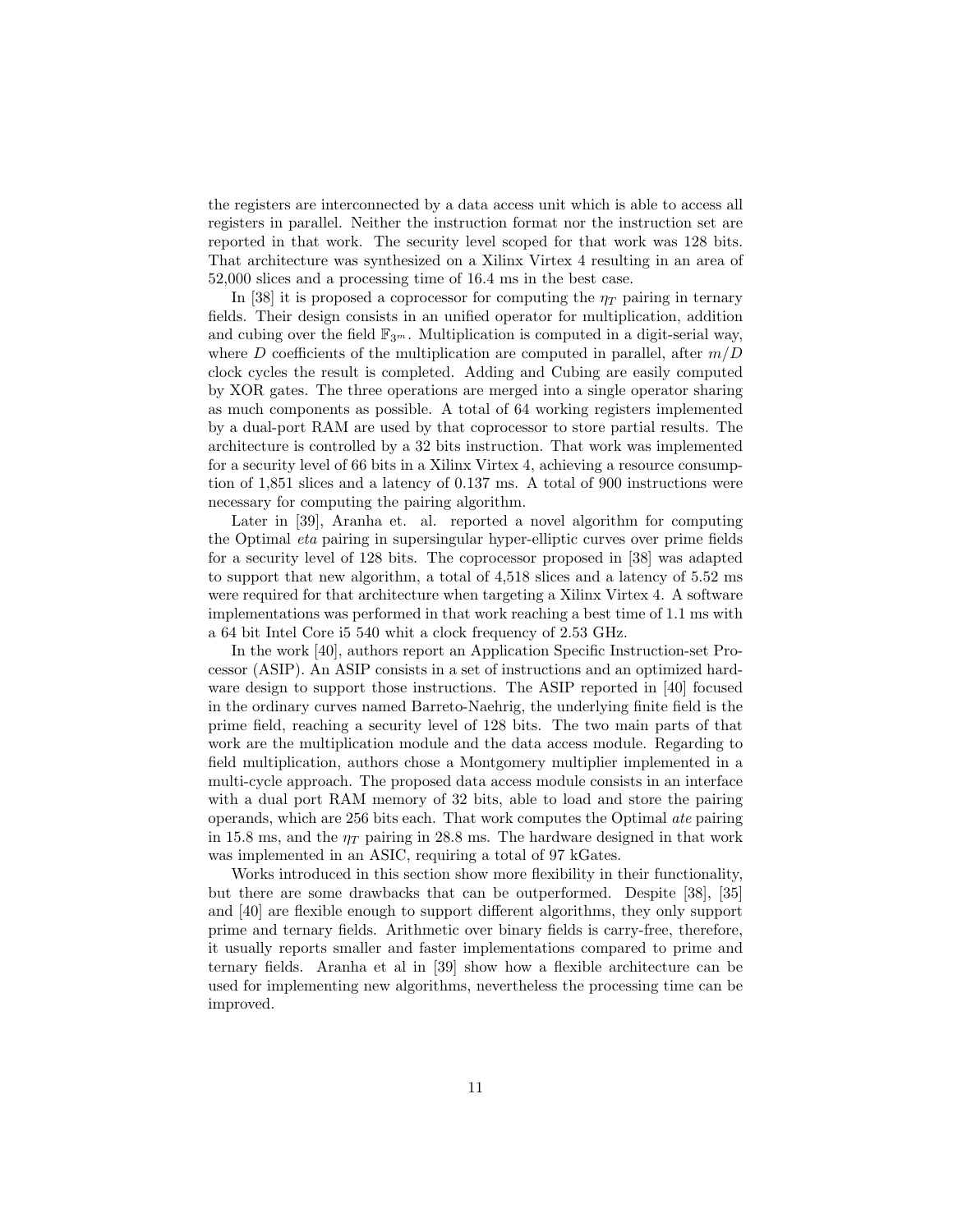# 4 Cryptoprocessor architecture

The aim of the proposed pairing cryptoprocessor is to bring flexibility to the computation of bilinear pairings. Several algorithms have been proposed and still coninue being proposed for computing pairings. A flexible cryptoprocessor for pairings can allow to manage several parameters in algorithm for computing pairings such as the elliptic curve, the tower field and the distortion map. The programmable cryptoprocessor presented in this work consist of a microarchitectural datapath with its corresponding instruction set.

# 4.1 Design specifications

The design process was ruled by three general specifications explained in this section. Each specification in the design process is explained and the consequences of that specification in the coprocessor architecture is also detailed.

The first specification is that the architecture support arithmetic in  $\mathbb{F}_{2^m}$ . All operations required by Miller's algorithm and the final exponentiation can be translated into arithmetic in  $\mathbb{F}_{2^m}$ . As consequence, the schedule of the instructions should be enough to implement any pairing algorithm for any parameter like the elliptic curve, distortion map or tower field. It is necessary to provide enough memory for storing partial results during the pairing computation. Further, the instructions set to be considered has to cover all the operations in  $\mathbb{F}_{2^m}$ used in the pairing algorithms for binary fields, both for the algorithms reviewed in the literature and future algorithms.

The second specification is that only operations among registers is supported. Pairing algorithms do not require operations with constant values rather than 0 or 1, but those constant values can be easily computed. In the case of the value 0, for any element  $A \in \mathbb{F}_{2^m}$ ,  $A \oplus A=0$ . For the value 1, it can be computed by the equation  $A \oplus (A \oplus 1)=1$ . Assuming that element A has a bit vector representation, the operation  $A \oplus 1$  is easily computed by the negation of the least significant bit of A. As consequences, the design requires hardware to support the operation  $A \oplus 1$ , which indeed is just a single NOT gate. Second, only one instruction format is necessary for the arithmetic operation instructions allowing a simpler decoding and a more compact instruction format.

The third specification was defined after analyzing different pairing algorithms. It was noted that, during the Miller's algorithm, multiplication inputs are usually additions among the coordinates of points  $P$  and  $Q$ . Also, it was noted that for computing extended field arithmetic, input operands are usually additions. So, because additions are widely used during pairing computations, the multiplication, squaring and square root are always preceded by an addition. As consequence of this specification is a tradeoff to define the number of inputs in the addition that precedes the multiplication, squaring and square root. Choosing a two input addition requires less hardware in the implementation, but the pairing algorithm programming requires executing more instructions, that would lead to a longer latency in the pairing computation. On the other hand, considering more inputs in the addition increases the amount of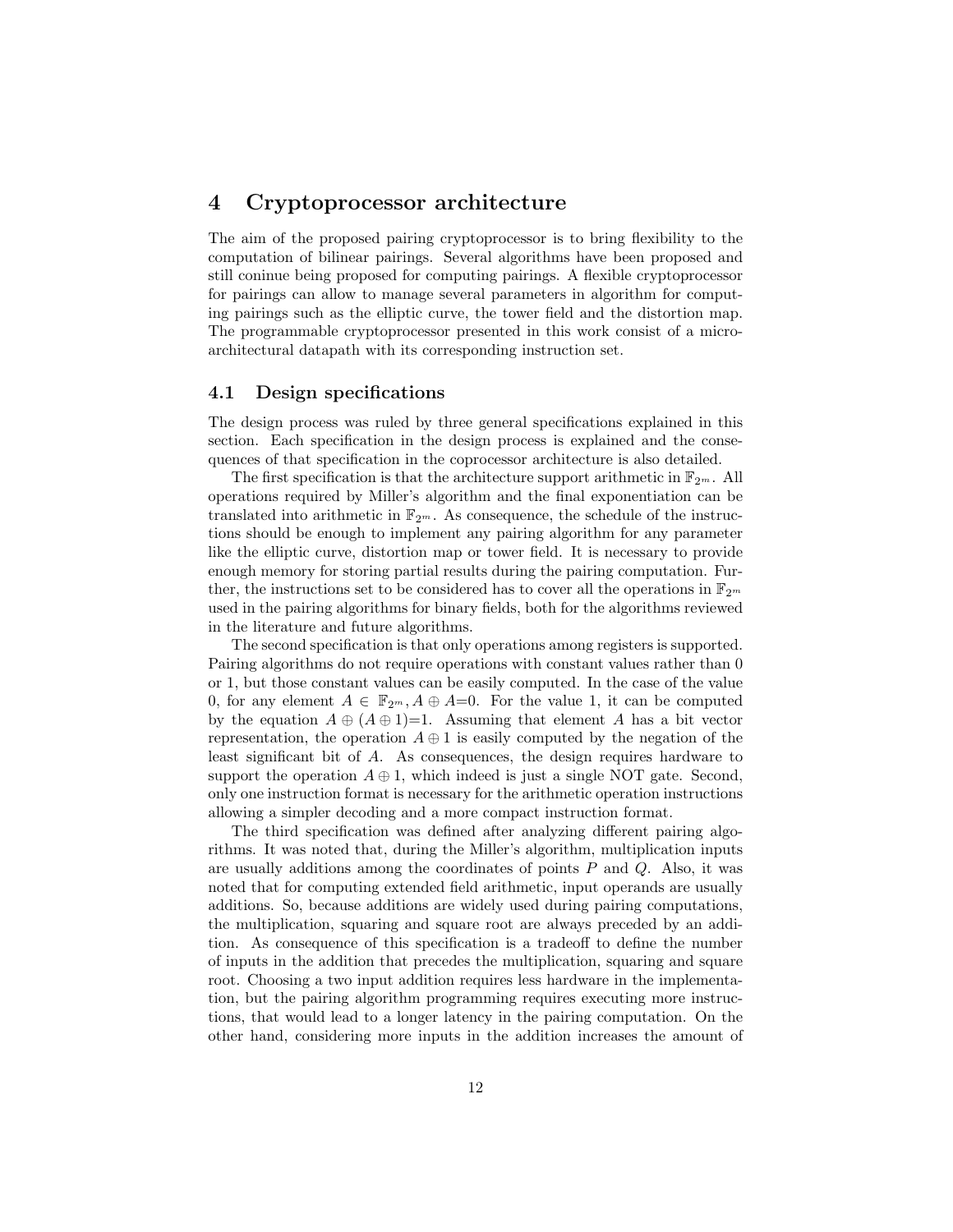resources and increases the time delay. However, less instructions are necessary when programing the pairing algorithm so a shorter latency could be obtained. Moreover, the number of addition operands prior a multiplication, squaring or square root is not the same during the pairing computation; after defining a fixed number of inputs in the addition, there are cases when the addition prior a multiplication, squaring or square root requires less operands, so a mechanism to control the number of valid operands in the addition is required.

## 4.2 Instruction Set Architecture

Based on the design specifications presented in the previous section, an Instruction Set Architecture (ISA) was defined. The ISA has to support all the arithmetic operations reported in the pairing algorithms for binary fields. These operations are addition, multiplication, squaring and square root, which were explained theoretically in section 2.2.1. The second design specification forces the instruction set to include an instruction for the operation  $A \oplus 1$ . Additionally, other instructions are required for program control in order to support loops, especially the FOR loop, as well as conditional and unconditional jumps.

Prior to define the instruction format, the organization of the working registers was defined. For this, the pairings algorithms reported in [9, 23, 26, 28] were analyzed. A natural way to organize the working registers is by grouping them such that each group stores a single element of the extended field. Each group of registers is called Bank. The size of each bank is defined by the size of the extension of  $\mathbb{F}_{2m}$ , which is in fact the *embedded degree*. So far, the literature only report pairings over binary fields using supersingular elliptic curves. The embedded degree  $k$  of supersingular curves over binary fields is bounded by  $k \leq 4$  [21]. Therefore, each bank comprises until four registers each of size m bits. Each bank is intended to store an element in  $\mathbb{F}_{2^{km}}$ .

This algorithm analysis was used also to define the number of inputs in the addition of third design specification. It was decided to consider four input operands for the additions prior to multiplication, squaring and square root. In this sense, the addition is always computed among the four registers of a specific bank. Each register within a bank is designed with a read enable signal for those cases when the addition requires less inputs.

The complete instruction set is shown in table 1 where  $S$  indicates the name of the source bank where the input operands are stored. Inside brackets indicate which registers of bank  $S$  are read, for example:  $F[0]$  indicates the register 0 of the bank F, and  $G[0, 2, 3]$  indicates the registers 0, 2, 3 of bank G. D indicates the destination bank where the result is stored. Inside brackets indicate which registers of bank D are written. Notice that more than one register of bank D can be written at the same time with the same result.

The instruction format is coded into a 16-bit word. Figure 1 illustrates the instruction format. For all instructions: CMD is a 4-bit field indicating the functionality, OP2 is a 6-bit field used to indicate the destination bank, OP1 is a 6-bit field used to indicate the source bank. The subfields S1 and S0 are used to select the bank register. Subfields R3 to R0 are used to select the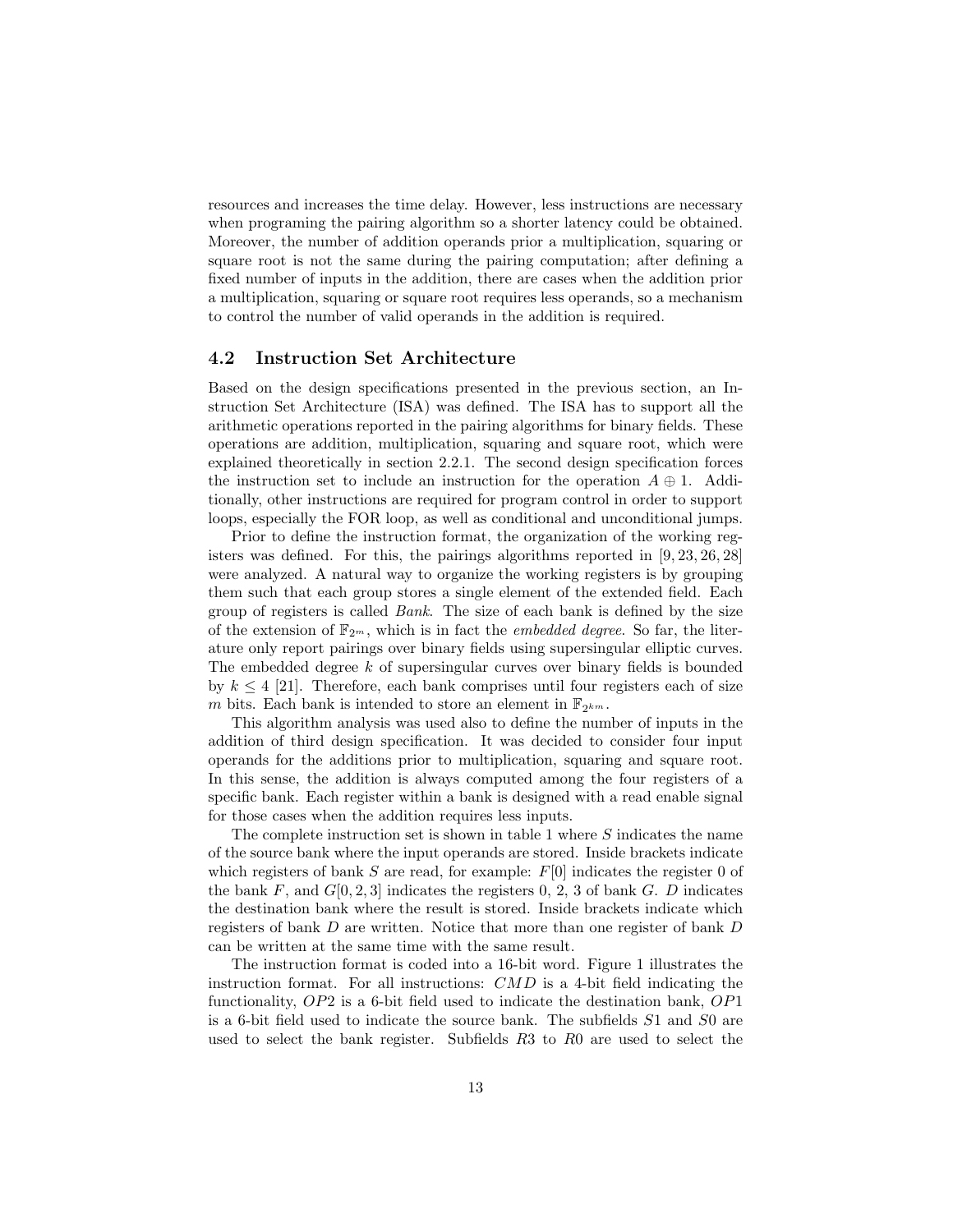| Name                     | Description                                                                                                                         |
|--------------------------|-------------------------------------------------------------------------------------------------------------------------------------|
| Addition(D[, S]])        | Addition up to four elements in $\mathbb{F}_{2^m}$ stored in a bank                                                                 |
| Squaring(D[], S[])       | Squaring of the addition up to four elements in $\mathbb{F}_{2^m}$<br>stored in a bank.                                             |
| Square<br>Root(D[], S[]) | Square root of the addition up to four elements in<br>$\mathbb{F}_{2^m}$ stored in a bank.                                          |
| LoadMult(S2[], S1[])     | Load and start a new multiplication. Each operand<br>is the addition up to four elements in $\mathbb{F}_{2^m}$ stored in<br>a bank. |
| Inc(D[], S[])            | Increment in 1 the addition up to four elements in<br>$\mathbb{F}_{2^m}$ stored in a bank.                                          |
| MoveBank(D[], S[])       | Copy values from the bank $S$ to the bank $D$ .                                                                                     |
| StoreMult(D[])           | Store the result of a multiplication operation in the<br>bank D.                                                                    |
| SquareGs(D[])            | Squaring the content for register $G_s$                                                                                             |
| Wait(n)                  | Freeze the $IP$ register for n clock cycles.                                                                                        |
| Jmp(n)                   | Unconditional jump to the instruction at address $n$ .                                                                              |
| For(n)                   | Hardware support to FOR-Loop $n$ .                                                                                                  |
| Jz(n)                    | Conditional jump to the instruction at address $n$ .                                                                                |

Table 1: Instruction set for the proposed architecture.

specific registers with in the bank, notice that more than one register within the bank can be read at the same time. The same format is used for the control instructions  $Jmp$ , For, Wait and Jz. For these instructions  $OP2$  and  $OP1$  act like a 12-bit constant. This coding allows a total of four banks used as source banks and other four banks used as destination banks. If needed, more banks could be addressed by incrementing the number of bits in the fields OP1 and OP2.

Different to the work previously reported in [3], the proposed instruction set modifies the instruction  $IncGO()$  to become in the new instruction  $Inc(D[, S])$ . In the previous work, the hardware for bring support to the operation  $A \oplus 1$  was attached to the register  $G_0$ ; in this new version, the hardware is integrated to the datapath allowing more flexibility to the instruction set. In other hand, the the instruction  $SquareGs(D[])$  is introduced in this new version. This instructions computes the square root of the value stored in register  $G_s$ .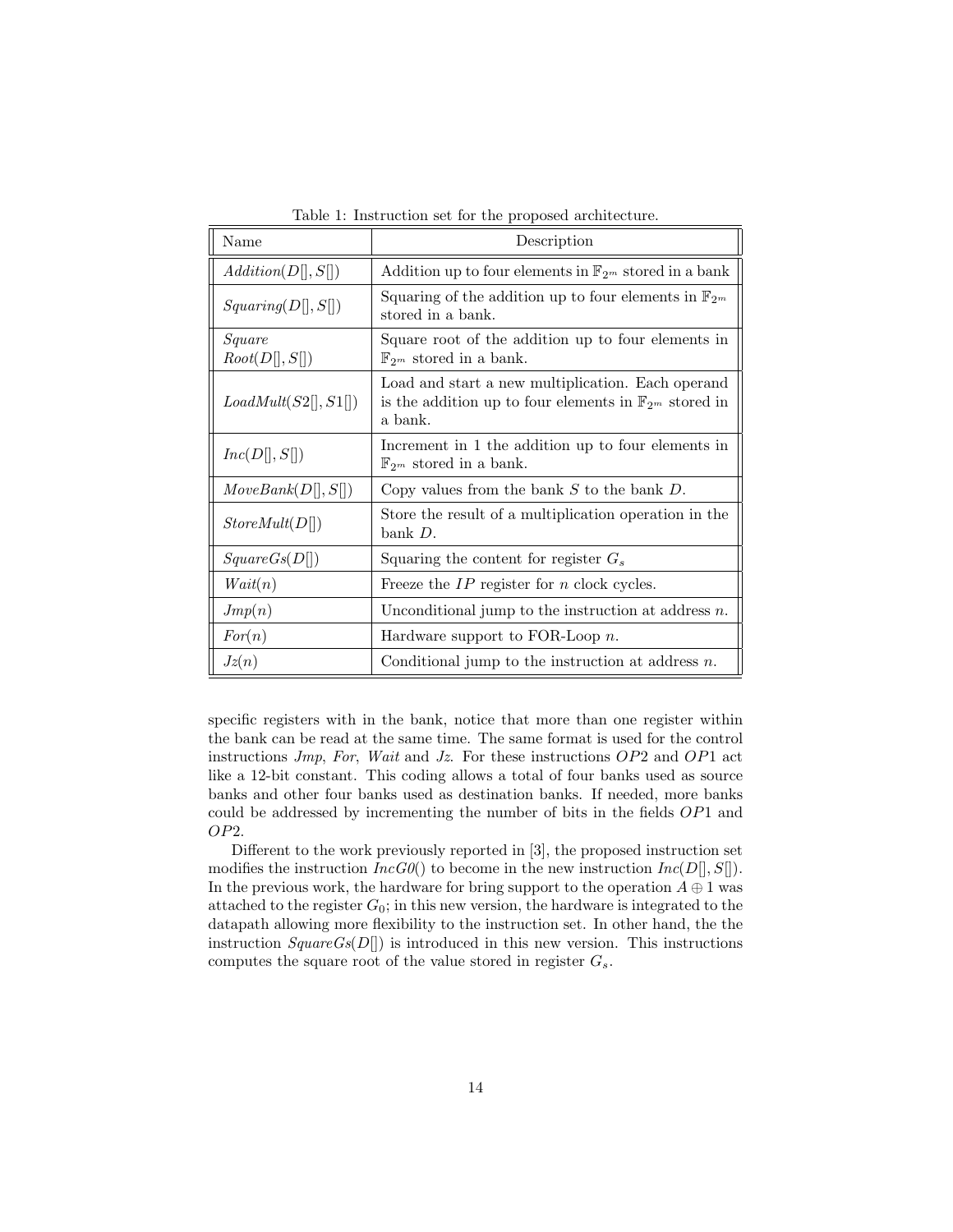## 4.3  $\mathbb{F}_{2^m}$  arithmetic modules

#### 4.3.1 Addition

In polynomial basis, an element A in the field  $\mathbb{F}_{2^m}$  can be represented as a  $(m-1)$ -degree polynomial as follows:

$$
A = \alpha_{m-1} x^{m-1} + \alpha_{m-2} x^{m-2} + \dots + \alpha_1 x + \alpha_0 = \sum_{i=0}^{m-1} \alpha_i x^i \tag{9}
$$

where  $A$  is normally represented as a  $m$ -bit vector containing all coefficients defining its corresponding polynomial, that is,  $A = (\alpha_{m-1}, \alpha_{m-2}, \cdots, \alpha_1, \alpha_0)$ . Due to the polynomial representation, addition in  $\mathbb{F}_{2^m}$  is computed using a single bit-wise XOR operation. Notice that there is no carry propagation in field addition.

## 4.3.2 Square root

Square root is also a cheap operation when using trinomials as irreducible polynomial. Following the algorithm described in section 2.2.1, matrix  $M^{-1}$  can be computed off-line because the irreducible polynomial is the same when computing the pairing. The matrix multiplication  $M^{-1}A$  is very sparse, so just a couple of additions are needed. For the irreducible trinomial  $f(x) = x^m + x^a + 1$ , the equation 10 performs the computation of  $D = \sum d_i x^{i}{}_{i=0}^{m-1}$ , such that  $D^2 = A$ mod  $f(x)$  [30].

$$
d_i = \begin{cases} a_{2i} & i < (a+1)/2\\ a_{2i} + a_{2i-a} & (a+1)/2 \le i < (m+1)/2\\ a_{2i-a} + a_{2i-m} & (m+1)/2 \le i < (m+a)/2\\ a_{2i-m} & (m+n)/2 \le i < m \end{cases} \tag{10}
$$

For the square root module, hardware cost is deduced from equation 10, it can be verified that an addition if required for  $(a+1)/2 \geq i < (m+a)/2$ . This results in a total of  $(m-1)/2$  additions, namely XOR gates.

#### 4.3.3 Squaring

As it is shown in equation 5, squaring consists in an expansion of the input vector interleaving a '0' between each bit, followed by a modular reduction. PLFSR are used for this purpose. Figure 2 illustrate the design. For the squaring module, the cost in area is indeed only the cost of the modular reduction.



Figure 1: Proposed Instruction Format.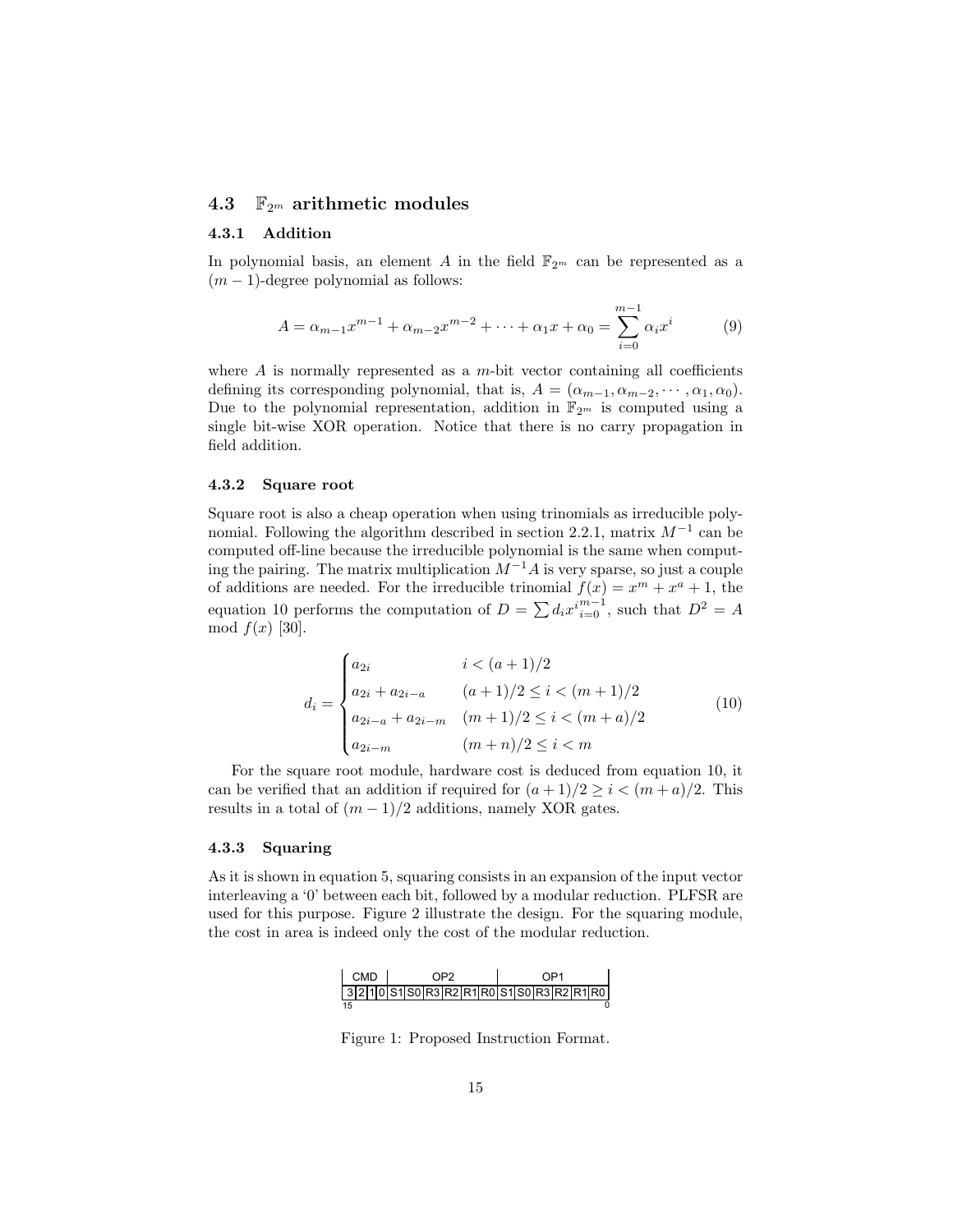

Figure 2: Squaring operation over  $\mathbb{F}_{2^m}$ .

#### 4.3.4 Modular reduction

Modular reduction is required within both multiplication and squaring modules. Representing  $f(x)$  as a bit-vector notice that  $f_m = f_0 = 1$ . Thus,  $xA(x)$ becomes a shift to the left operation on  $A(x)$  leading to a  $(m + 1)$ -bit vector,  $xA(x) = (a_{m-1}, a_{m-2}, \cdots, a_1, a_0, 0)$ . The resulting bit vector is the same with an extra 0 at the least significant position. If  $a_{m-1} = 0$ , a reduction is not necessary. However, if  $a_{m-1} = 1$ , the resulting polynomial is reduced mod  $f(x)$ , following equation 11, which defines  $xA(x) \mod f(x)$  considering  $f_m = f_0 = 1$ , where  $\oplus$  represents a bitwise XOR operation and  $\odot$  represents a bitwise AND operation. This expression is well modeled by the Linear Feedback Shift Register (LFSR) shown in figure 3. The combinatorial logic, CL-LFSR performs the required arithmetic to compute  $xA(x) \mod f(x)$ . Therefore, d CL-LFSR blocks could be connected in a cascade fashion to implement a parallel LFSR (PLFSR) and to obtain  $x^d A(x) \mod f(x)$  in just one iteration. More details on the LFSR and the PLFSR are described in [41].

$$
xA(x) \bmod f(x) =
$$
  
\n
$$
(a_{m-2} \oplus [f_{m-1} \odot a_{m-1}], a_{m-3} \oplus [f_{m-2} \odot a_{m-1}], ..., a_0 \oplus [f_1 \odot a_{m-1}], a_{m-1})
$$
\n(11)

For computing a modular reduction using PLFSR, consider a polynomial  $g(x)$  of degree  $2m-1$ , The polynomial  $g(x)$  can be written as  $g(x) = g_2(x)x^m +$  $g_1(x)$ . The polynomial  $g_1(x)$  does not require modular reduction, but  $g_2(x)x^m$ does. The complete modular reductiond is computed following the equation  $g(x) \mod f(x) = g_2(x)x^m \mod f(x)+g_1(x)$ . The PLFSR cost is m XOR gates as stated above but only computes the first part of the modular reduction; additionally, m XOR gates are necessary to complete the operation. A total of 2m XOR gates are required for computing a modular reduction using PLFSR.

#### 4.3.5 Multiplication

Multiplication was implemented using a serial-parallel approach of the field multiplication Karatsuba-Ofman Algorithm (KOA) [7]. Inputs of size m are split twice using the KOA resulting in 9 partial operands of size  $m/4$ . These 9 partial multiplications are computed serially by a fully-parallel KOA (fp-KOA) of  $m/4$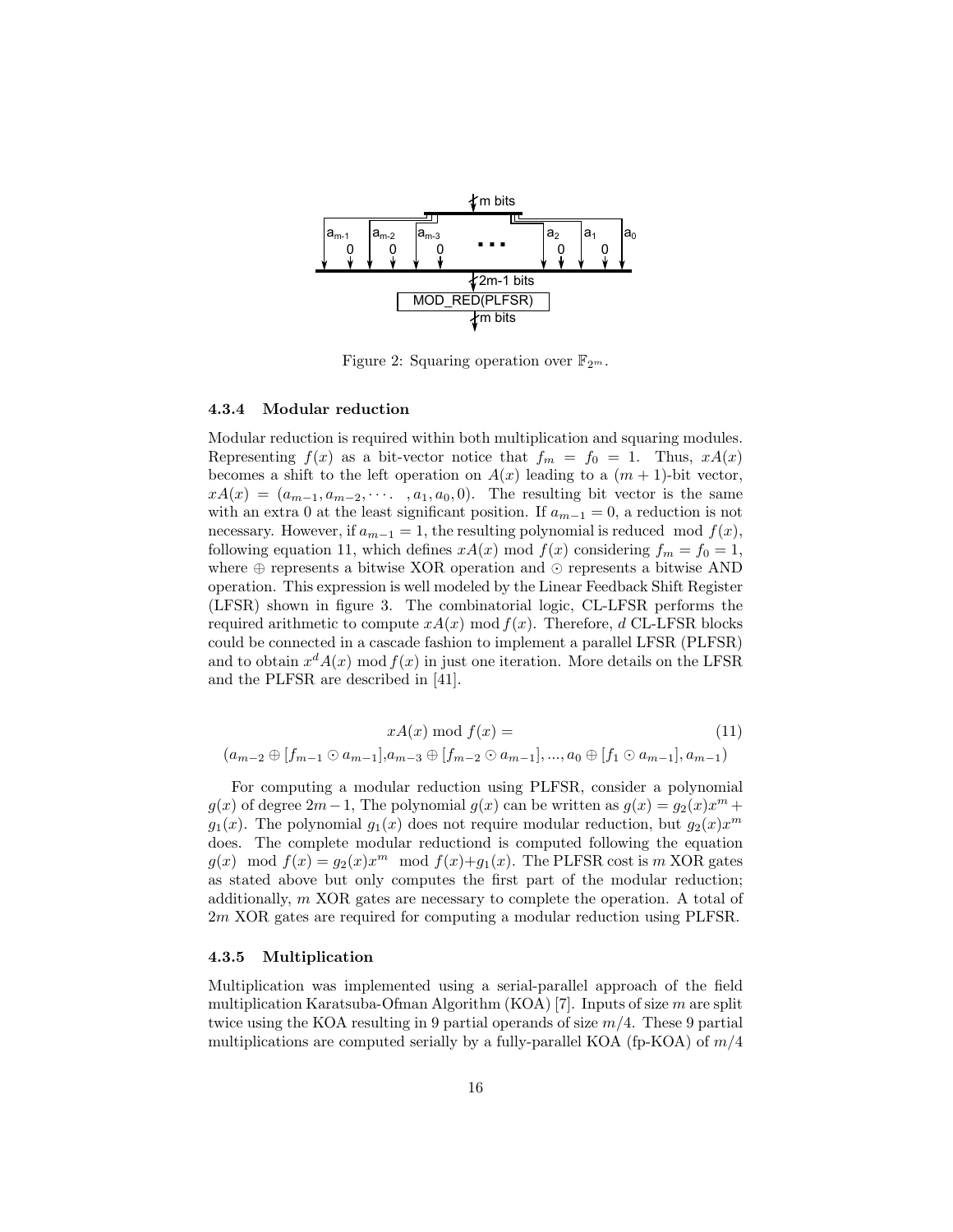

Figure 3: Modular Reduction using Linear Feedback Shifts Registers.



Figure 4: Serial-parallel multiplier based on Karatsuba-Ofman algorithm with modular reduction by Parallel Linear Feedback Registers.

bits. Finally, the 9 partial results are merged according to KOA to complete the multiplication. Figure 4 shows the architecture for the  $\mathbb{F}_{2^m}$  multiplication used in this work. This multiplier requires 9 clock cycles for computing a field multiplication. The output of the serial multiplier was designed to be registered, so after the field multiplication is computed, the result remains available at the module's output.

Further improvements over the original Karatsuba-Ofman algorithm were considered into the design of the serial multiplier. Firstly, the modular reduction was incorporated into the KOA using the technique KOA-LFSR introduced in [42]. The KOA-LFSR only affects the first recursive call of the original KOA, for the successive calls it was implemented the improvement proposed by Fan et. al. in [43] called overlap-free. The overlap-free technique split the inputs bits in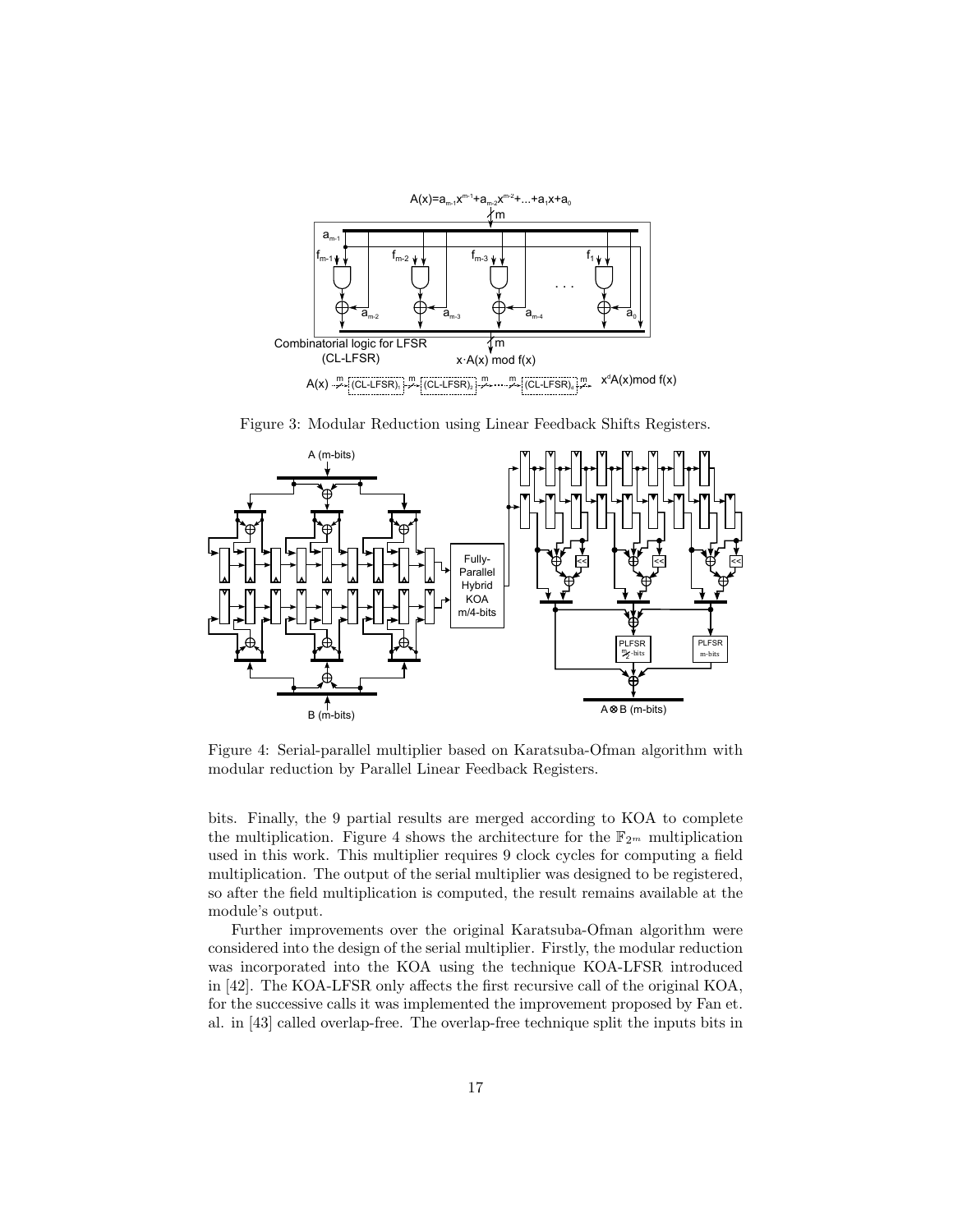odd indexes and even indexes instead of splitting in the most significant part and less significant part, saving one level of logic in each recursive call consuming the same hardware. Additionally, Zhou et. al. shown in [44] that for small inputs size the schoolbook algorithm present better results in resources and time than KOA. Based on that report, the recursive KOA calls were truncated after s recursions and then the schoolbook algorithm was used for the smaller multipliers. In this case, the truncation was implemented in the fully-parallel KOA of  $m/4$  bits.

Different to the serial multiplier proposed in [3], the integrates the modular reduction computation inside the field multiplier as is explained in [42]. The resource consumption and time processing of the multiplier module is improved.

The theoretical cost of the serial multiplier is divided into three parts: the cost of the fully-parallel KOA (fp-KOA) module, the cost before the fp-KOA module, and the cost after the fp-KOA module, see figure 4. To simplify this analysis, only the special case of  $m$  being an even number is considered, that is  $\lceil m/2 \rceil = m/2$ .

Each input of the serial multiplier is first split using the KOA-LFSR strategy; at this level inputs size is m bits and  $m/2$  XOR gates are required by each input, so first level needs  $m$  XOR gates. In the second split the overlap-free strategy is used for three partial multiplications, at this level inputs size is  $m/2$ , so  $m/4$ XOR gates are required by each input of each partial multiplication, then second level needs  $3m/2$  XOR gates. Prior the fp-KOA module, the serial multiplier requires  $5m/2$  XOR gates.

The output of the fp-KOA module is of size  $m/2$  bits, those outputs are merged to get 3 partial results of size  $m$  using the overlap-free technique. Each merge require 3 additions with operands pf  $m/2$  bits, requiring  $9m/2$  XOR gates. The final merge has to be done using the KOA-LFSR technique. Two PLFSR are required, one for m shifts and other for  $m/2$  with a cost of  $3m/2$  XORs gates for both PLFSR. Four more additions are required in the final merge, that is  $4m$ XOR gates are additionally require. The serial multiplier requires 10m XOR gates after fp-KOA module. No extra hardware is necessary for the modular reduction as this operation was integrated using PLFSRs.

Regarding the number of registers, each input requires nine register of size  $m/4$  to store the partial inputs. Partial results are momentarily stored in eight registers of size  $m/2$ , the ninth partial result is taken directly form the output of the fp-KOA module. Nine more register of size  $m/2$  are used to store finally the partial results keeping the result available at any time. A total of  $13m$  registers are needed for the serial multiplier.

Now lets analyze the hardware cost of the fp-KOA module which truncates the recursion of KOA after s levels of recursion. A single recursion level of KOA adds  $4n-3$  XOR gates where n is the inputs size; for the next recursion level, inputs are halved but three calls are invoked. The equation 12 expresses the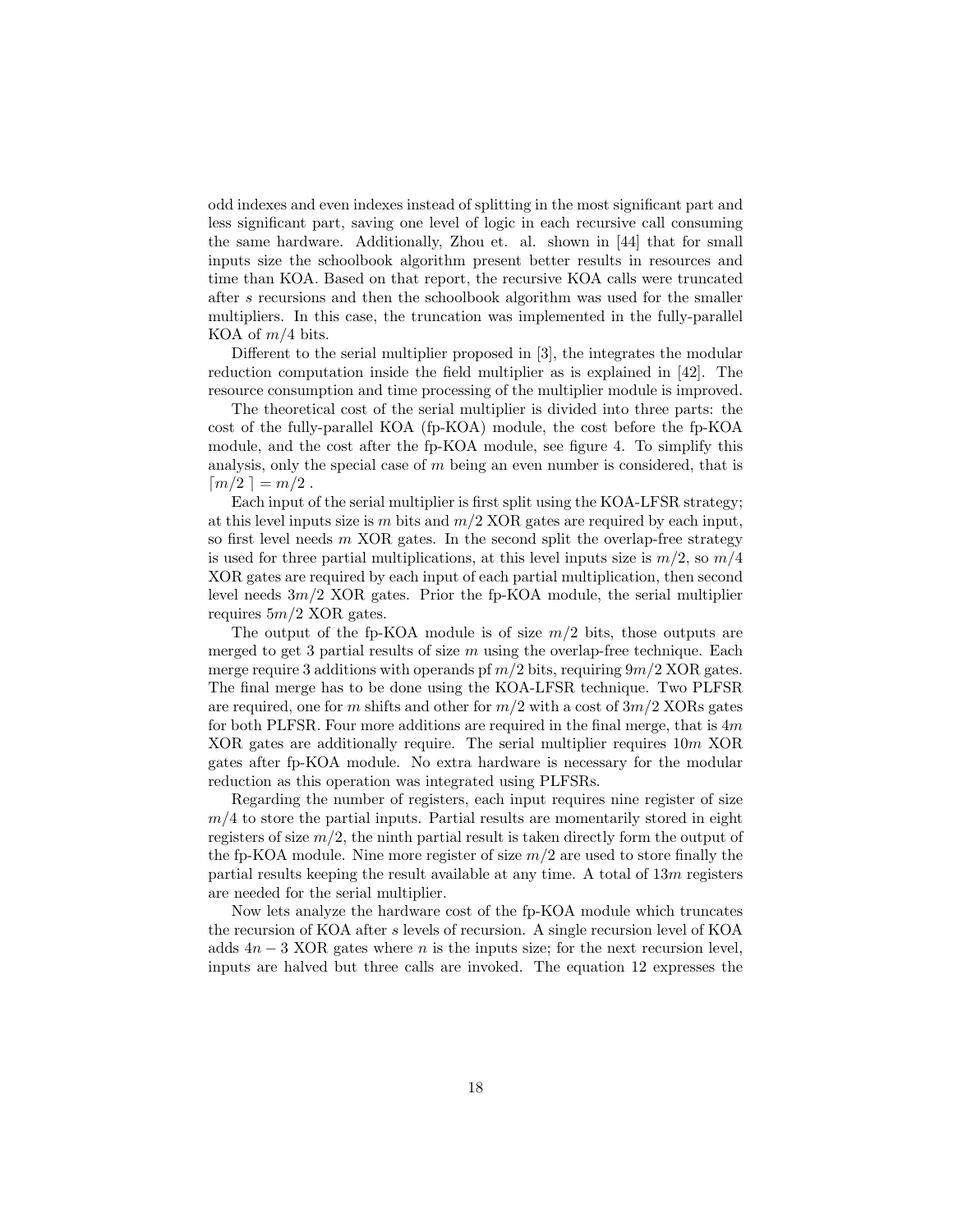amount of XOR gates required for s recursive calls of KOA.

$$
S = \underbrace{(4n-3)}_{1\text{st level}} + \underbrace{3\left(4\frac{n}{2}-3\right)}_{2\text{nd level}} + \underbrace{9\left(4\frac{n}{4}-3\right)}_{3\text{th level}} + \dots + \underbrace{3^{s-1}\left(4\frac{n}{2^{s-1}}-3\right)}_{\text{s-th level}}
$$
\n
$$
= \sum_{i=1}^{s} 3^{i-1} \left(4\frac{n}{2^{i-1}}-3\right) \tag{12}
$$

After s recursive calls, the KOA algorithm is truncated and the schoolbook algorithm is used. The schoolbook algorithm cost is quadratic, that is  $w^2$  AND gates and  $(w - 1)^2$  XOR gates are required, where w is the input size of the schoolbook algorithm [44]. After s recursive calls of KOA,  $w = n/2^{(s+1)}$ . Then, considering that the actual input of the fph-KOA module is size  $m/4$ , the hardware cost of the fp-KOA module is then expressed by equation 13.

$$
S = \left[\sum_{i=1}^{s} 3^{i-1} \left(\frac{m}{2^{i-1}} - 3\right) + 3\left(\frac{m}{4} - 1\right)^2\right] \cdot XOR + \frac{3m^2}{8} \cdot AND \tag{13}
$$

For the entire serial multiplier, the total amount of resources required is given in table 2. Cost is divided in the number of XOR gates, AND gates and registers.

|      | <b>XORs</b>                                                                                                                         | ANDs       | REGs |  |
|------|-------------------------------------------------------------------------------------------------------------------------------------|------------|------|--|
| Area | $\frac{\sum_{i=1}^{s} 3^{i-1} \left( \frac{m}{2^{i-1}} - 3 \right)}{3 \left( \frac{m}{4} - 1 \right)^2 + \frac{23m}{2}}$<br>$+$ $+$ | $(3m^2)/8$ | 13m  |  |

Table 2: Theoretical cost of the serial KOA multiplier.

# 4.4 Cryptoprocessor datapath

Figure 5 shows the proposed datapath. It contains six bank registers  $F, G, H$ , I, V, W. Only banks  $F, G, H$  and I can be used as source banks for arithmetic operations. For the multiplication, one operand comes from bank  $F$  or  $H$  and the other comes from bank  $G$  or  $I$ . Only banks  $V$ ,  $W$  and  $G$  can be used as destination banks for arithmetic operations. The *MoveBank* instruction is used to copy the values from one bank to another but just certain movements are supported: from  $V$  to  $F$  or  $H$ , and from  $W$  to  $G$  or  $I$ . There are two extra registers,  $F_s$  and  $G_s$ , used as alternative inputs for multiplication. Additionally, the register  $G_s$  is connected to the squaring module.

An 4-input addition is performed at the output of banks  $F$  and  $H$ , and other one is placed at the output of banks  $G$  and  $I$  using a 4-input XOR each. A 3-input multiplexer at the input of each addition input is used in order to indicate which registers are being added and which not. Notice that banks F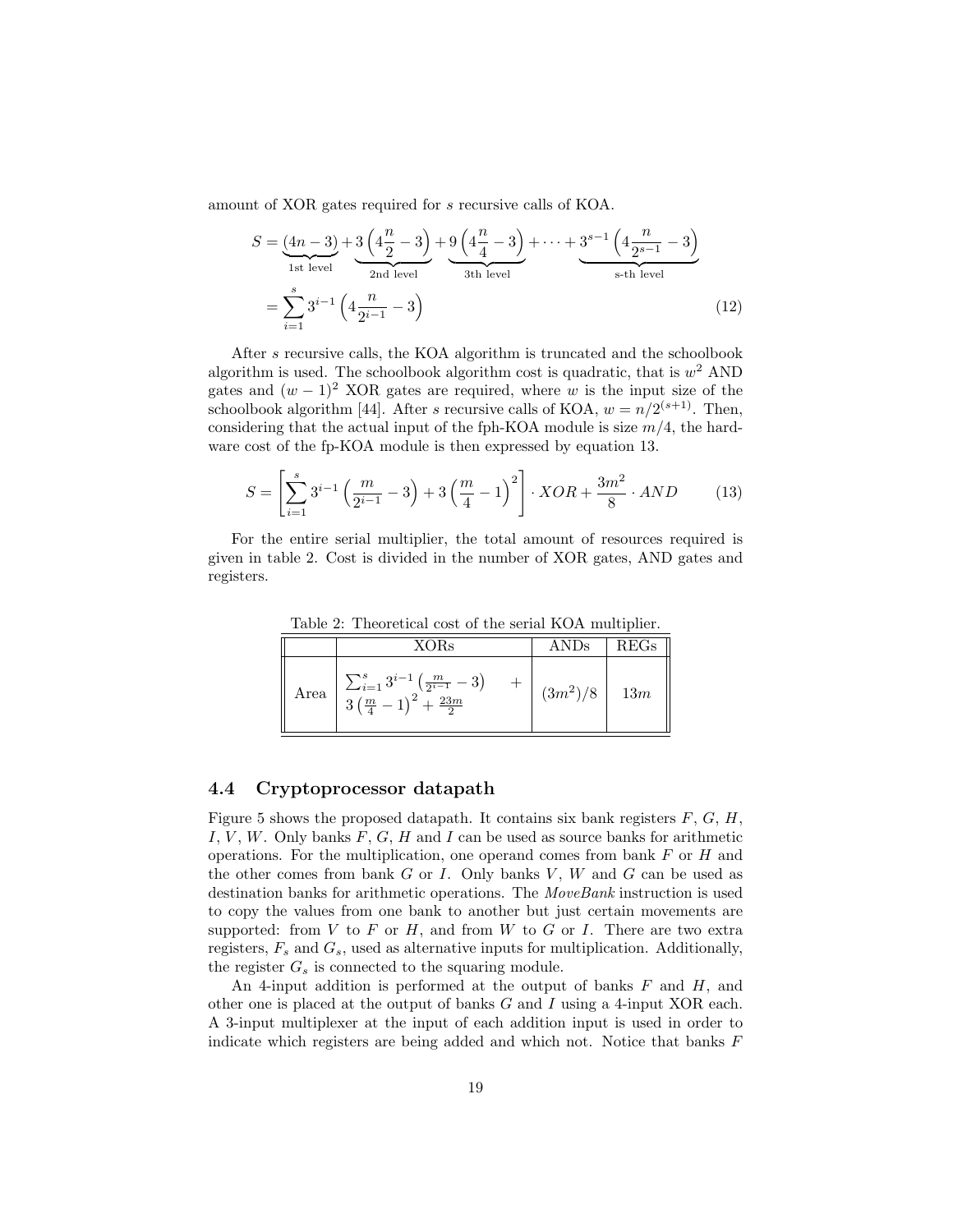

Figure 5: Proposed architecture for computing bilinear pairings over binary fields.

and G also have two inputs, which means that there is a multiplexer at the input for selecting which of the two inputs will be written. Some OR gates are used to drive the right input to the arithmetic module. All arithmetic modules compute their respective operation at the same time, a 4-input multiplexer is used for selecting the right result. The extra hardware for computing  $A \oplus 1$  is placed in the path of the addition.

Different to the datapath presented in  $[3]$ , in this new version the bank H and I are configured to be source banks for arithmetic operations. With this modification, the datapath reaches more flexibility in their operation.

#### 4.4.1 Program control

Program control module is used to implement the instructions Jmp, For, Wait and Jz. These instructions make use of a 12-bit constant contained in the instruction itself. Inside this module there is the 12-bit Instruction Pointer register  $(IP)$  used to indicate the next instruction to be executed. A total of 4K instructions can be addressed. The "START" signal resets the IP register to '0'. Normally the IP register increments its value every clock cycle. When a control instructions is loaded, the next value of the IP register depends on the instruction.

A generic implementation of the Miller's algorithm requires a test over  $r$ , the binary representation of the order of the points  $P$  and  $Q$ , see algorithm 1 of [23]. But so far the proposed pairing algorithms for binary fields do not require it, the instruction  $Jz()$  is intended to cover that requirement if needed by a pairing algorithm for binary fields. A register named  $R$  inside the program control module is used for loading the input  $r$  with the "START" signal.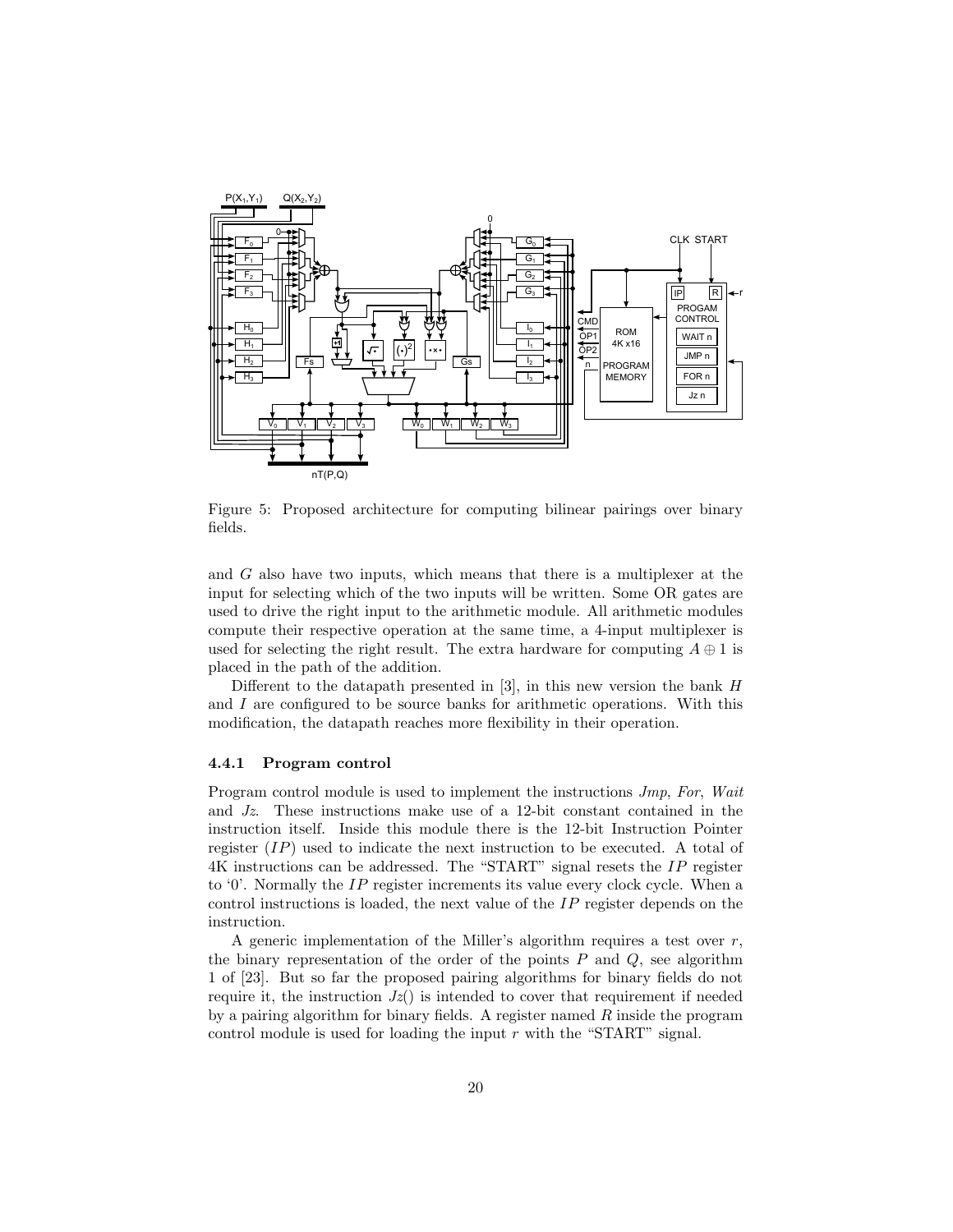## 4.5 Theoretical cost analysis

The theoretical cost in hardware of the complete cryptoprocessor is the addition of each arithmetical module cost, plus the extra hardware required for the interconnection. In the following cost analysis, only is considered the usage of trinomial as irreducible polynomial for defining  $\mathbb{F}_{2^m}$ .

The addition at the output of banks  $F$  and  $G$  is performed by a 4-input XOR, which in fact can be computed by three XOR gates of 2-inputs. Each addition is of size m bits. In total 6m XOR gates are required for those additions. As depicted in figure 5, four OR gates of  $m$  bits are used to drive correctly the data. 4m OR gates are required in the cryptoprocessor datapath.

Without counting the cost of arithmetic modules, the most hardware usage relays on a series of multiplexers. One multiplexer of 4 inputs is used to select the output of the arithmetic modules. A single multiplexer of 4-inputs can be implemented with three multiplexers of 2 inputs. Prior the additions, there are eight multiplexers of 3 inputs, each one implemented with two multiplexers of 2 inputs. At the input of banks  $F$  and  $G$  there are eight multiplexers of 2 bits per bank. Each multiplexer is of size  $m$  bits. The multiplexer for selecting. In total there are  $27m$  multiplexers of 2 bits. The amount of registers is very straight forward. There 6 banks of 4 registers each, plus 2 extra registers  $(Fs \text{ and } Gs)$ , each one of m bits. 26m registers are required in the cryptoprocessor datapath.

The hardware support for control instructions is performed using 12-bits comparators, 12-bits multiplexers and 12-bits registers. The hardware cost and time delay of this module is very small compared with the cost of the arithmetic modules and the rest of the architecture. For these reasons the cost analysis has been depreciated as do not represent a significant cost.

In table 3, it is summarized the total cost of the proposed cryptoprocessor. Notice that most of the area computed theoretically is due to the multiplication module. The other modules with more area consumption are the multiplexers used in the datapath. Also notice that despite the datapath uses several registers, the serial multiplication consumes a third part of the total registers.

## 4.6 Programmability

The instructions set along with the datapath allow a lot of flexibility for pairing computing because of its programmability. Consider the algorithm depicted in figure 1 and assume that registers  $F_0$  to  $F_3$  contain the values  $x_1, y_1, x_2, y_2$  as shown in figure 5. The addition  $G_0 = F_0 + F_2$  is computed by the instruction  $Addition(G[0], F[0, 2]),$  while  $W_2 = G_0 + G_1 + G_2 + G_3$  is computed by the instruction  $Addition(W[0], F[0, 2, 3, 4])$ . Notice that when only one register is accessed at the source bank and destination bank, the instruction  $Addition(D[, S]])$  is equivalent to just move one register to other.

Consider  $y_1 + y_2 + \frac{1-\beta}{2}$  of the line 2 in algorithm 1 where the result depends on the value of  $\beta$ . When  $\beta = 1$  the instruction  $Addition(G[0], F[1, 3])$  is enough for computing  $G_0 = y_1 + y_2$ . When  $\beta = -1$  the instruction  $Inc(G[0], F[1, 3])$  is required for computing  $G_0 = y_1 + y_2 + 1$ .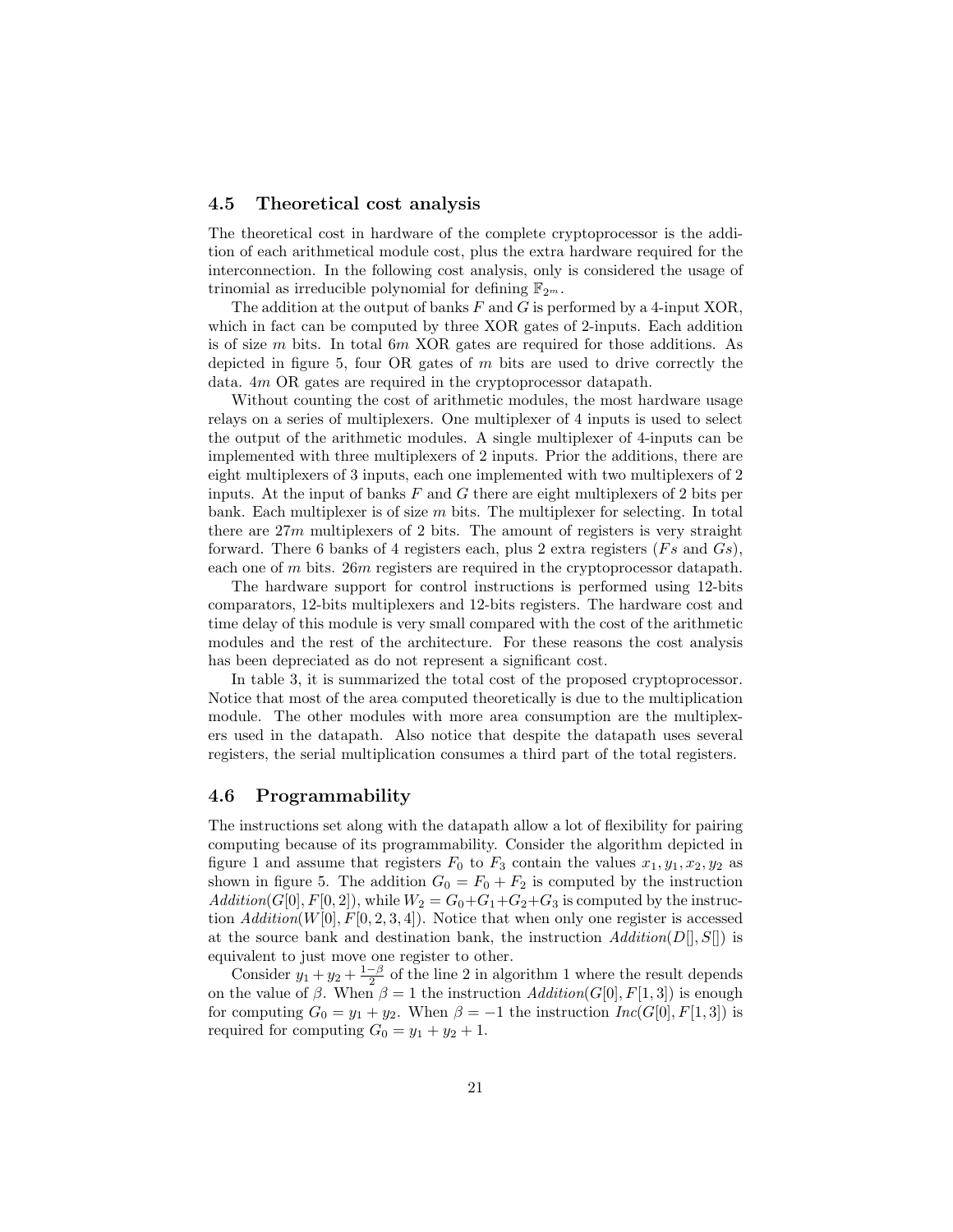| 100010 U.<br><b>International Copy of the proposed of repropresented.</b> |                                                                                                                            |            |     |             |      |  |  |
|---------------------------------------------------------------------------|----------------------------------------------------------------------------------------------------------------------------|------------|-----|-------------|------|--|--|
| Module                                                                    | <b>XORs</b>                                                                                                                | ANDs       | ORs | <b>MUXs</b> | REGs |  |  |
| Addition                                                                  | 6m                                                                                                                         |            |     |             |      |  |  |
| Multiplication                                                            | $\sum_{i=1}^{s} 3^{i-1} \left( \frac{m}{2^{i-1}} - 3 \right) + 3 \left( \frac{m}{4} - 1 \right)^2 + \frac{23m}{2}$         | $(3m^2)/8$ |     |             | 13m  |  |  |
| Squaring                                                                  | 2m                                                                                                                         |            |     |             |      |  |  |
| Square Root                                                               | $(m-1)/2$                                                                                                                  |            |     |             |      |  |  |
| Datapath                                                                  |                                                                                                                            |            | 4m  | 27m         | 26m  |  |  |
| Total                                                                     | $\sum_{i=1}^{s} 3^{i-1} \left( \frac{m}{2^{i-1}} - 3 \right)$<br>$+\frac{2}{3}(\frac{m}{4}-1)^2$ + $(3m^2)/8$<br>$(40m-1)$ |            | 4m  | 27m         | 39m  |  |  |

Table 3: Theoretical cost of the proposed cryptoprocessor.

Now consider the multiplication  $s \cdot (x_1 + x_2 + \gamma)$  in line 5 of algorithm 1. Both operands depend on  $\gamma$  and previous multiplication is required to compute Both open<br>  $x_1 = \sqrt{x_1}$ .

| 1) Inc $(G[0], F[0])$ :       | compute $s = x_1 + 1$ and store it in $G_0$ |
|-------------------------------|---------------------------------------------|
| 2) $Addition(F_s, G[0])$ :    | move s to $F_s$                             |
| 3) $SquareRoot(G[0], F[0])$ : | compute $G_0 = \sqrt{x_1}$                  |
| 4) $Inc(G[0], G[0])$ :        | compute $G_0 = \sqrt{x_1} + 1$              |
| 5) $Addition(G[1], F[2])$ :   | move $x_2$ to $G1$                          |
| 6) $LoadMult(Fs, G[0, 1])$ :  | begin $s \cdot (\sqrt{x_1} + x_2 + 1)$      |

when  $\gamma = 0$ , consider the next sequence instead:

| 1) $SquareRoot(G[0], F[0])$ : | compute $G_0 = \sqrt{x_1}$         |
|-------------------------------|------------------------------------|
| 2) $Addition(G[1], F[2])$ :   | move $x_2$ to $G_1$                |
| 3) $LoadMult(F[0], G[0, 1]):$ | begin $s \cdot (\sqrt{x_1} + x_2)$ |

Notice here that the program complexity is closely related with the amount of operations and the data dependency. Also notice that other operations can be computed while the multiplication is being executed. For this example in line 5 of algorithm 1,  $y_1 + y_2 + (1 + \gamma) \cdot x_1 + \delta$  can be computed in parallel with the multiplication  $s \cdot (\sqrt{x_1} + x_2 + \gamma)$ .

The programmability of the proposed architecture also brings support to compute the multiplicative inverse operation. This operation is very expensive for hardware implementation because it requires several operations in an iterative loop. Algorithms like the Binary Euclidean Algorithm require comparators and shifters. However, the Itoh-Tsujii Algorithm computes a multiplicative inverse operation using squarings and multiplications [30], so no extra hardware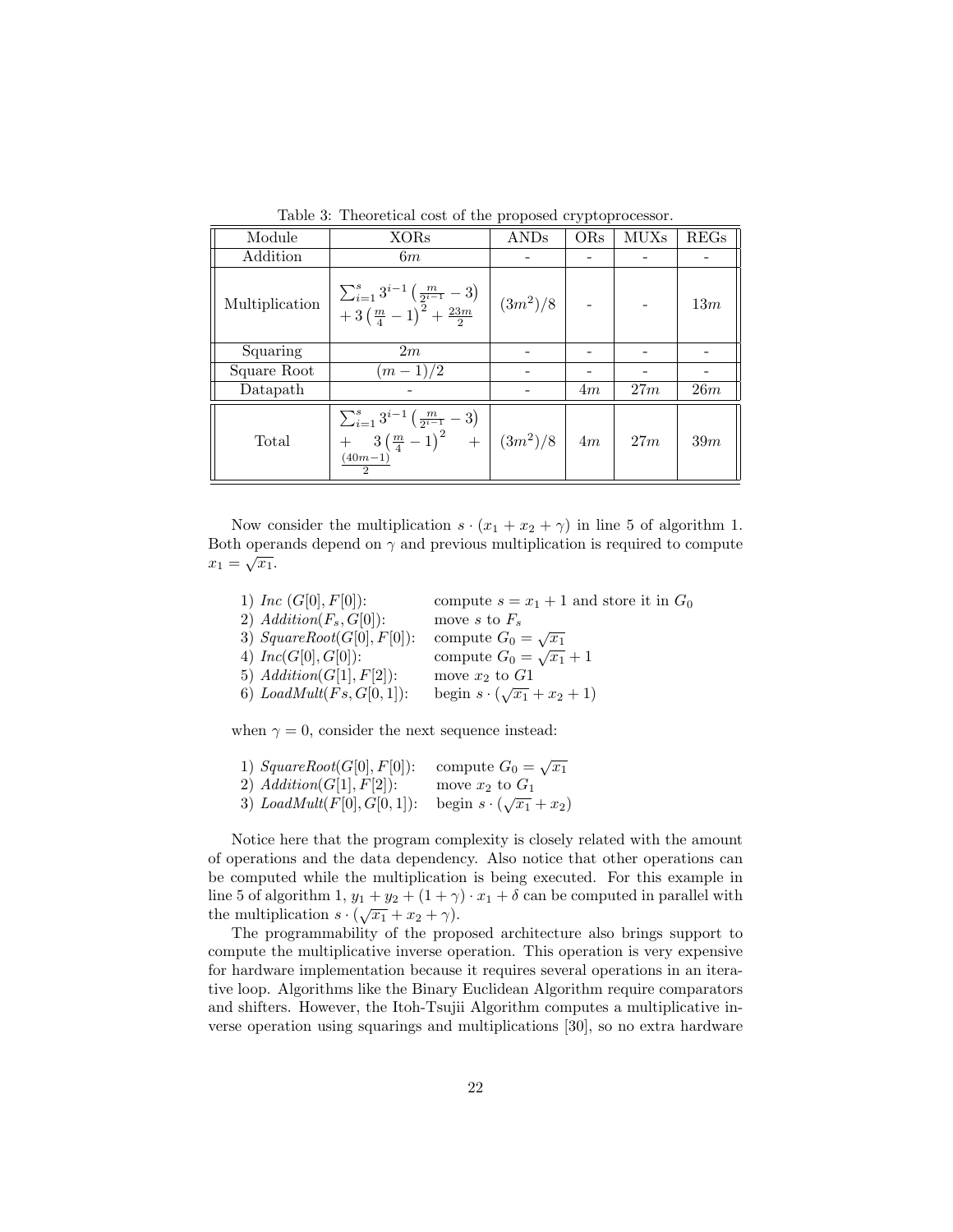is required for computing this algorithm in the proposed architecture.

Arithmetic in the extended field is easily supported by the proposed cryptoprocessor independently of the tower field. Consider raising an element to the q-th power. Equation 8 computes this operation for the tower field presented in [23]. Nevertheless, in [28] a different tower field is used, so raising an element to the q-th power is computed by equation 14. Both equations, 8 and 14 consist in computing four coefficients over  $\mathbb{F}_{2^m}$ . Implementing this operation with the proposed architecture consists in four instructions  $Additions(D[, S[],$  the only consideration is that all coefficients of the element G be in the same bank.

$$
Gq = (g0 + g2) + (g2)x + (g1 + g3)x2 + g3x4
$$
 (14)

# 5 Experimental results

## 5.1 Validation estrategy

The proposed architecture was implemented using VHDL as a description language. For design validation of arithmetical modules,  $C/C++$  routines based on the library Miracl<sup>1</sup> were used to generate  $1000$  random test data vectors for each module. A test bench was written to read the test vector from a file, to instantiate a particular module and to simulate its behavior for all the test vector generated. Xilinx ISim 13.2 was used as simulation environment. For all experiments, the underlying finite field was  $\mathbb{F}_{2^{1223}}$  defined by the trinomial  $f(x) = x^{1223} + x^{255} + 1$ , in order to reach a security level of 128-bits [27].

The full cryptoprocessor was validated using a similar strategy. Two versions of the  $\eta_T$  pairing were used for testing the correct functionality of the datapath. First version named Barreto-Beuchat uses the Miller's algorithm presented in [23] and the final exponentiation introduced in [26]. Second version named Ronan uses the version of the  $\eta_T$  algorithm introduced in [28]. Finally, in order to validate the cryptoprocessor under some Pairing-based Cryptography application, the Identity-based Key Encapsulation Mechanism (ID-KEM) introduced in [45] was implemented in software using the  $C/C++$  Miracl library. ID-KEM scheme consists in four algorithms which in conjunction have the purpose to establish a shared key among two parties, starting from the receiver's public key. In this case, the receiver's public key is an identifier related to the receiver's identity. ID-KEM requires the computation of two bilinear pairings, one extra pairing can be computed in order to ensures that the receiver's private key is well generated. A total of 35 different identifiers were tested, resulting in a total of 105 bilinear pairing computations. This validation was performed for the two versions of the  $\eta_T$  pairing algorithm presented previously.

 $\begin{tabular}{llll} \bf{1} \bf{Copyright} & \tt 2012 & \tt CertiVox & \tt IOM & \tt Ltd. & \tt 0 nline & available: \end{tabular}$ https://certivox.com/solutions/miracl-crypto-sdk/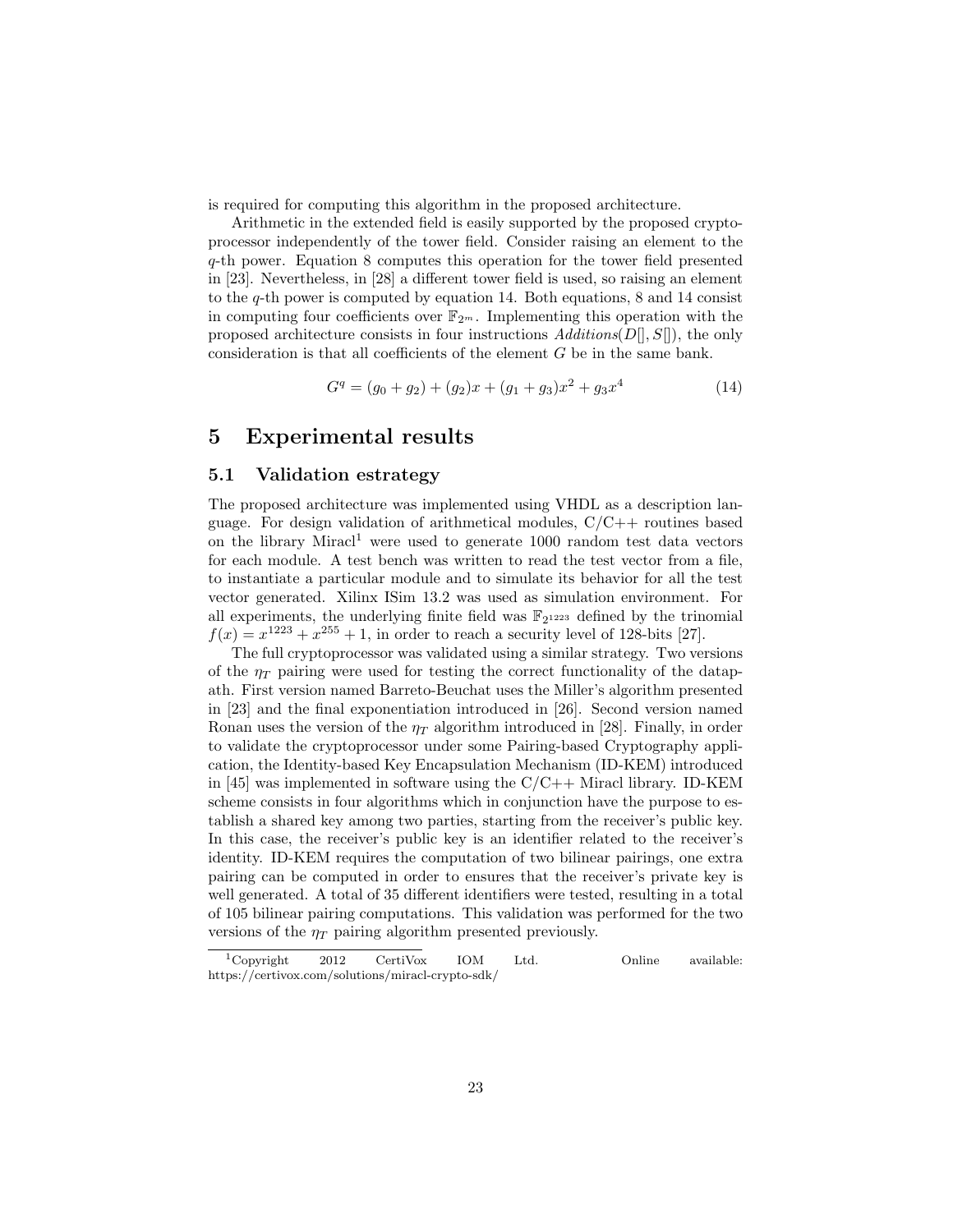## 5.2 Implementation results

The design was implemented in FPGA devices, targeting both Xilinx Virtex-6 (xc6vlx130t) and Xilinx Virtex-4 (xc4vlx200) devices. FPGAs was chosen with comparative purposes, the design is not specific for FPGA devices. Even the Virtex-4 is old device, it was chosen for comparative purposes.

Program memory was implemented with Xilinx's Block Memory Generator LogiCORE. Xilinx ISE 13.2 was used as synthesis tool using flags by default except for flags *-iobuf FALSE* and *-register\_balancing YES*. The *-iobuf* states if the synthesis tool attempts to match the inputs and outputs of the design with real pins on the target devices. The flag *-register\_balancing* moves registers through combinatorial logic to evenly distribute the paths delay between registers, increasing the maximum clock frequency.

#### 5.2.1 Serial multiplier

As mentioned in section 4.3, for implementing the fully-parallel hybrid KOA module inside the serial multiplier module, the KOA algorithm was truncated after s recursive calls. In [44] it was shown experimentally that the optimal value of s depends on the implementation technology. In this sense, the serial multiplier was synthesized using several values of s.

| $\mathcal{S}_{\mathcal{S}}$ | $\overline{\text{LUTs}}$ | FFs    | Minimum period | Latency              | $A \cdot T$ |
|-----------------------------|--------------------------|--------|----------------|----------------------|-------------|
|                             | 40,969                   | 18,244 | $2.817$ ns     | $25.353$ ns          | 1.04        |
| $\mathfrak{D}$              | 34,734                   | 17,306 | $2.647$ ns     | $23.823$ ns          | 0.83        |
| 3                           | 31,262                   | 17,344 | $2.882$ ns     | $25.938~\mathrm{ns}$ | 0.81        |
| 4                           | 28,518                   | 17,507 | $3.144$ ns     | $28.296$ ns          | 0.80        |
| 5                           | 28,990                   | 15,904 | $7.902$ ns     | $35.559~\mathrm{ns}$ | 1.03        |
| 6                           | 31,720                   | 15,904 | $9.325$ ns     | $83.925$ ns          | 2.66        |

Table 4: Implementation results for serial multiplier using different values of s.

Since the proposed design is based on the serial multiplier reported by Ghosh et. al. in [7], a results comparison against that work is performed. In table 5 the best implementation achieved for the serial multiplier is compared against [7]. Notice that the proposed serial multiplier includes the modular reduction inside the multiplier, different to the multiplier reported in [7] which additionally requires a modular reduction module.

Table 5: Comparative of  $\mathbb{F}_{2^m}$  serial multipliers.

| Design | $_{\rm LUTs}$ | Minimum    | Clock  | Latency     | $A \cdot T$      | Requires |
|--------|---------------|------------|--------|-------------|------------------|----------|
|        |               | period     | cycles |             |                  |          |
| This   | 28.518        | $3.144$ ns |        | $28.296$ ns | 0.80             | NΟ       |
| ъ,     | 30.148        | 4 ns       |        | 40ns        | 1.2 <sup>1</sup> | YES      |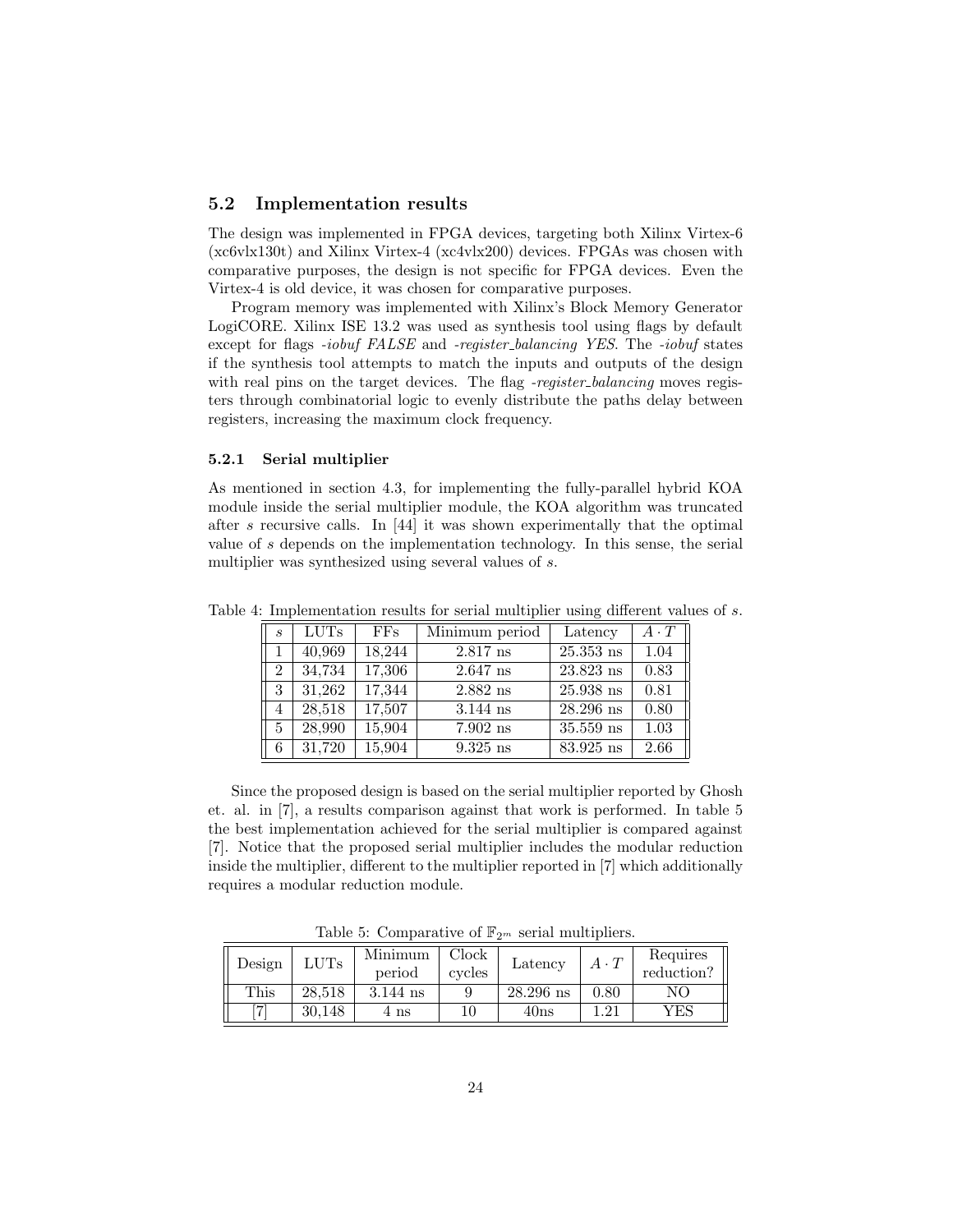#### 5.2.2 Cryptoprocessor

Table 6 shows the implementation results of the synthesis process. The required area is 13,967 slices for a Virtex 6 device. From this area, about 51.04% is used by the field multiplier; being this, as expected, the biggest individual module from all arithmetic modules. Nevertheless, the multiplexers inside each bank register consume a great amount of resources, a total of 35.02%. The remaining 13.94% of the area is used for the rest of the arithmetic modules and the program control unit. Notice how the area is closely related with the technology, for a Virtex 4 a total of 45,917 slices were used. This is due to one Virtex 6 slice contains 4 Look-Up Table (LUT) of 6 bits input, in contrast one Virtex 4 slice contains only 2 LUTs of 4 bits inputs.

The maximum clock frequency depends on the longest path delay among two registers, for the proposed architecture this path is inside the multiplier with 11 levels of logic. The maximum frequency that the architecture can operate with is 183.8 MHz for a Virtex 6. In the same way, time is closely related with the technology, Virtex 6 is a 40 nm device able to work with a clock frequency up to 1,600 MHz, while Virtex 4 is 90nm technology able to work with a clock frequency up to 72.31 MHz.

Results reported in this work outperforms the results previously reported in [3]. With the improvements done, the amount of hardware resources in about 15% in the case of a Virtex 6. While for a Virtex 4, resource consumption is reduced in about 10%. The reason of this reduction relies mainly in the new organization of the working registers, which allows the synthesis tool to find a more compact implementation. Maximum frequency in any case remains almost the same.

The amount of memory required by experiment Ronan is almost the double than the required by Barreto-Beuchat, this is because the operations in Ronan in general are more dependents so more instructions  $MoveBank(D[], S[])$  were required. Additionally, the final exponentiation in Ronan requires a total of five multiplications over  $\mathbb{F}_{q^k}$ , while final exponentiation in Barreto-Beuchat only performs one multiplication over  $\mathbb{F}_{q^k}$ , so less code was needed.

| $\eta_T$<br>version | Device   | Area<br>Slices) | Program<br>memory<br>(kbits) | Clock<br>cycles<br>$(x10^3)$ | Maximum<br>frequency<br>(MHz) | Latency<br>(us) |
|---------------------|----------|-----------------|------------------------------|------------------------------|-------------------------------|-----------------|
| Barreto-            | Virtex 6 | 13.967          | 5.3                          | 51.5                         | 183.8                         | 280             |
| Beuchat             | Virtex 4 | 45,917          | 5.3                          | 51.5                         | 72.31                         | 712             |
|                     | Virtex 6 | 13,967          | 10.3                         | 57.6                         | 183.7                         | 313             |
| Ronan               | Virtex 4 | 45.917          | 10.3                         | 57.6                         | 72.31                         | 797             |

Table 6: Implementation results of the proposed architecture for two different version of  $\eta_T$  algorithm.

A comparative with state-of-art in software implementations for computing bilinear pairings is presented in table 7. Software implementations are in fact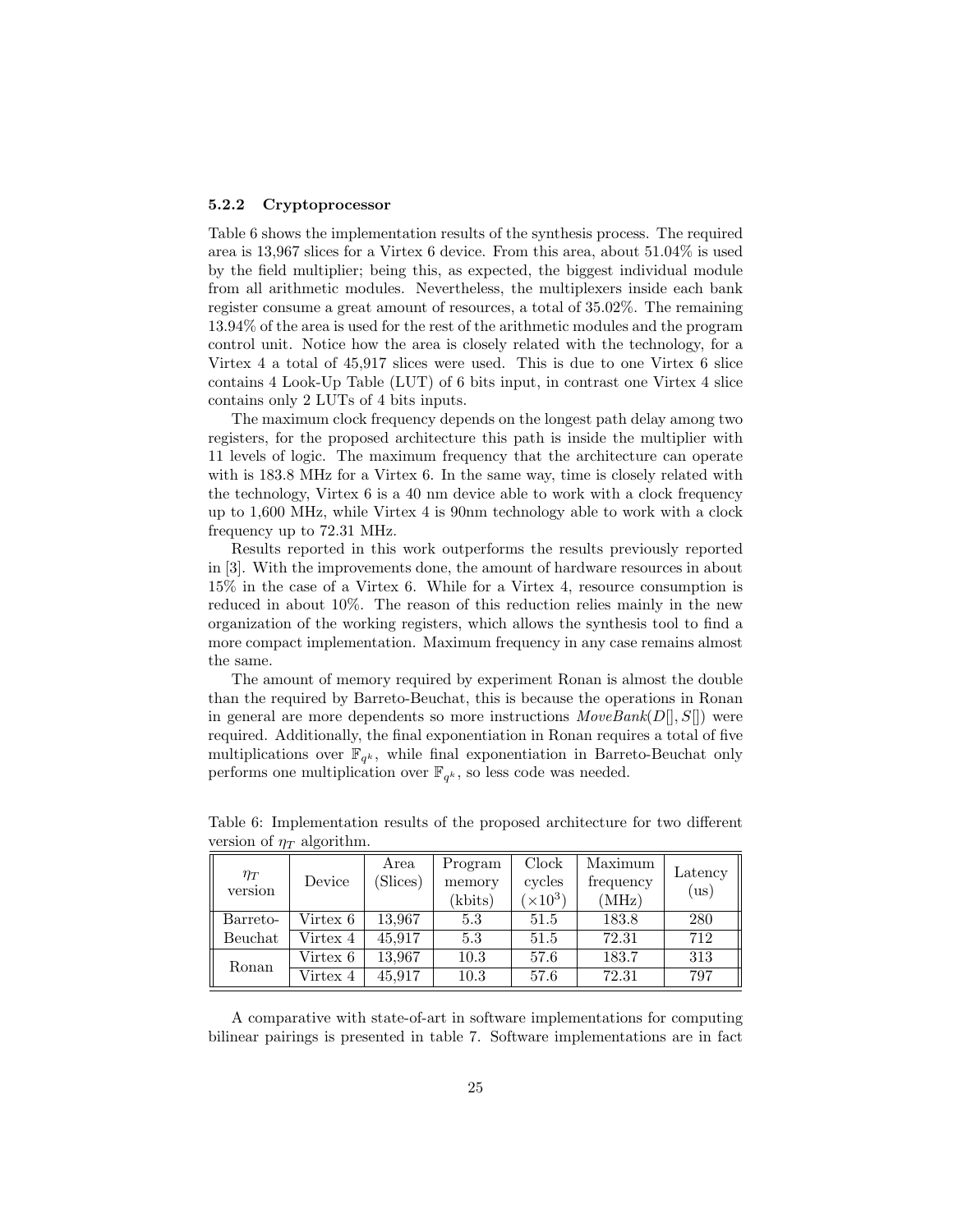flexible implementations that uses general purposes microprocessors. This comparative includes the fastest implementation of pairing algorithms in GPUs, and a specialized software library for pairing computations. This comparison only considers the processing time. In all cases the proposed cryptoprocessor computes the pairing algorithm faster. Although general purposes microprocessors or GPUs are very powerful technologies, they are limited to their own general purpose instruction set and fixed size operands. In this way, the proposed cryptoprocessor may be used as a specialized co-processor for pairing computations, leaving the rest computations of any Pairing-based protocol to be executed by the general purpose microprocessor.

| Ref.              | Device                    | Field              | Maximum<br>frequency<br>(MHz) | Latency<br>(us)      |
|-------------------|---------------------------|--------------------|-------------------------------|----------------------|
| Barreto-Beuchat   | $\mathbb{F}_{2^m}$        | 183.8              | 280                           |                      |
| Ronan             | Virtex 6                  | $\mathbb{F}_{2^m}$ | 183.8                         | 313                  |
| [32]              | Intel Core i <sub>7</sub> | $\mathbb{F}_{2^m}$ | 2,000                         | 517                  |
| 32                | Intel Core i <sub>7</sub> | $\mathbb{F}_{2^m}$ | 2,000                         | 3,228                |
| $\lceil 6 \rceil$ | NVidia GTX 480            | $\mathbb{F}_{3^m}$ | 1,401                         | 3,010                |
| $\lceil 5 \rceil$ | MICAz                     | $\mathbb{F}_{3^m}$ | 7.383                         | $2.45 \times 10^{6}$ |

Table 7: Comparative of the proposed architecture with software implementations.

A comparison against state-of-art custom implementations of the  $\eta_T$  pairing for binary fields is presented in table 8. All works reported in this table reach a security level of 128 bits except for [9], which achieve a security level of 105 bits. For this comparison, only the implementation results of the Barreto-Beuchat version of the  $\eta_T$  pairing is considered. It is noticed that custom implementations are faster than the proposed architecture, which is expected because custom implementations make use of parallelization and other techniques in order to achieve faster results. A comparison with [9] make this statement more evident, but the cost of faster architectures is the use of more hardware resources, which is also evident in this comparison. It can be observed that the area consumed by the proposed cryptoprocessor is very similar to works [7] and [8]. The  $A \cdot T$  product reached in this work is 3.91, which is just 1.35x bigger than [7] and 2.3x bigger than [8]. Compared to [9] the  $A \cdot T$  product is 2.77x bigger, but notice that [9] only reaches a security level of 105 bits. These results show that custom architectures are slightly faster/smaller than the proposed design, but with all the flexibility achieved with the proposed architecture it is a fair cost.

Table 9 compares the proposed cryptoprocessor against works in the literature that exhibit some degree of flexibility. Notice that in the literature it is no reported a flexible solution for binary fields. In table 9, the results compared are from the Virtex 4 as works [35, 38] used the same device. For the case of work [40], authors implement their architecture in ASIC using a 30 nm standard cell library. Even the work reported in [38] reports a smaller area and faster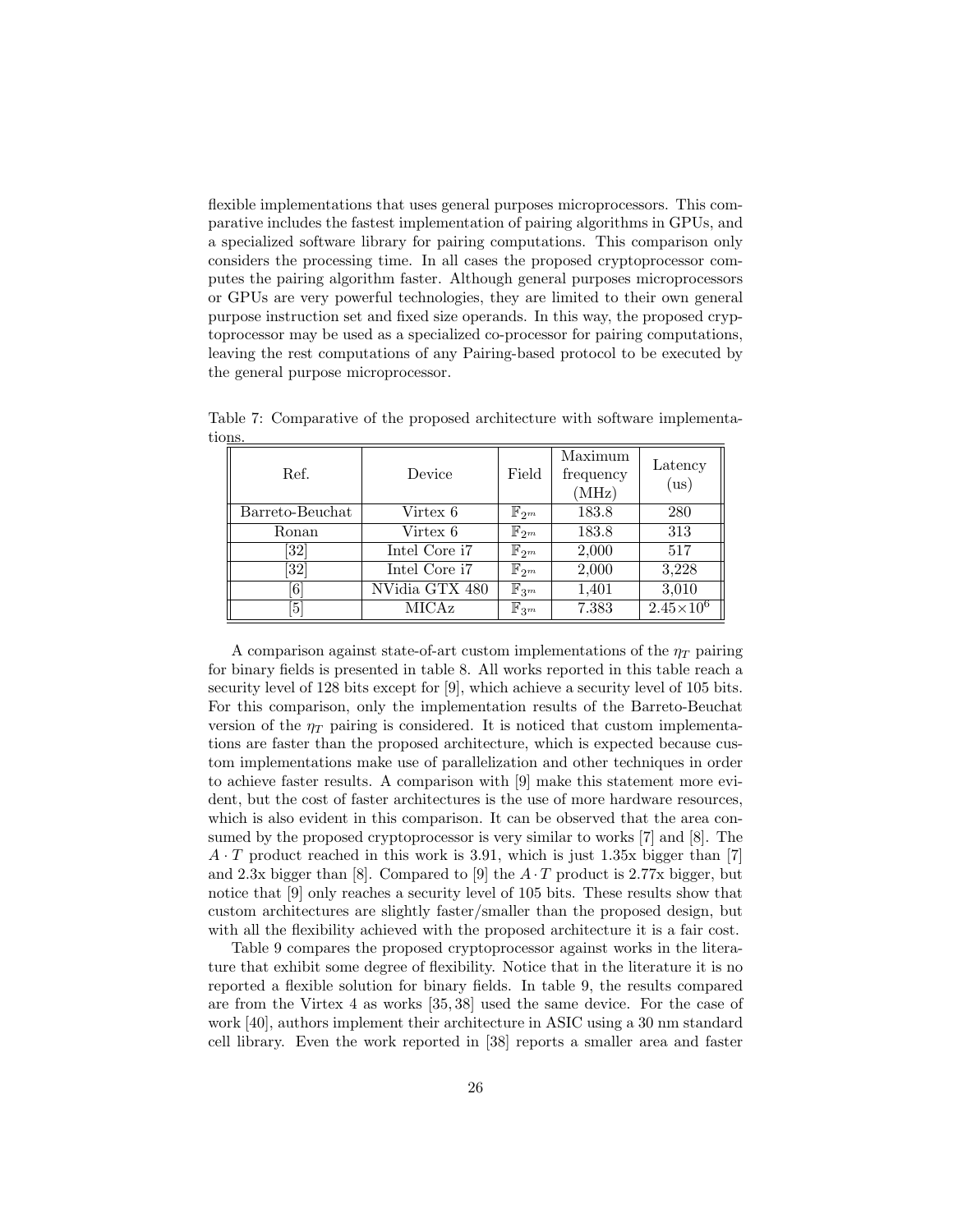| Ref.               | Device   | Area<br>(Slices) | Maximum<br>frequency<br>(MHz)                     | Clock<br>cycles<br>$(\times 10^3)$ | Latency<br>(us) | $A \cdot T$<br>(Slices)<br>$\times$ Seg.) |
|--------------------|----------|------------------|---------------------------------------------------|------------------------------------|-----------------|-------------------------------------------|
| Barreto-           | Virtex 6 | 13,967           | 183.8                                             | 51.5                               | 280             | 3.91                                      |
| Beuchat            | Virtex 4 | 45,917           | 72.31                                             | 51.5                               | 712             | 32.69                                     |
| 71                 | Virtex 6 | 15,167           | 250                                               | 47.6                               | 190             | 2.88                                      |
| [8]                | Virtex 6 | 16,403           | 267                                               | 27.3                               | 102             | 1.7                                       |
| $\overline{[9]^*}$ | Virtex 4 | 78,874           | 130                                               | 2.4                                | 18.8            | 1.41                                      |
|                    |          |                  | *That work targeted a security level of 105 bits. |                                    |                 |                                           |

Table 8: Comparative of the proposed architecture against custom architectures for binary fields.

computation time, that work only achieve a security level of 66 bits whereas the proposed architecture achieves a security level of 128 bits. Comparing area consumption and processing time with the work reported in [35], the proposed cryptoprocessor outperforms that work in both parameters. Comparison with the ASIP reported in [40] is harder because the target devices of this thesis is a FPGA, not an ASIC; anyway it can be notice that the proposed architecture is able to execute a pairing algorithm 20x faster.

Table 9: Comparative of the proposed architecture against works in the literature with some degree of flexibility.

| Ref.                                             | Field              | Area<br>(Slices) | Maximum<br>frequency<br>(MHz)                                     | Clock<br>cycles<br>$(\times 10^3)$ | Latency<br>(us) | $A \cdot T$<br>(Slices<br>$\times$ Seg.) |  |
|--------------------------------------------------|--------------------|------------------|-------------------------------------------------------------------|------------------------------------|-----------------|------------------------------------------|--|
| Barreto-                                         | $\mathbb{F}_{2^m}$ | 45,917           | 72.31                                                             | 51.5                               | 712             | 32.69                                    |  |
| Beuchat                                          |                    |                  |                                                                   |                                    |                 |                                          |  |
| Ronan                                            | $\mathbb{F}_{2^m}$ | 45,917           | 72.31                                                             | 57.6                               | 797             | 36.59                                    |  |
| $[38]^{*}$                                       | $\mathbb{F}_{3^m}$ | 1,851            | 203                                                               | 27.8                               | 137             | 0.25                                     |  |
| [35]                                             | $\mathbb{F}_p$     | 52,000           | 50                                                                | 1,729                              | 34,600          | 1,799                                    |  |
| $[40]$ **                                        | $\mathbb{F}_p$     | 97kGates         | 338                                                               | N/R                                | 15,800          | N/A                                      |  |
| *That work targeted a security level of 66 bits. |                    |                  |                                                                   |                                    |                 |                                          |  |
|                                                  |                    |                  | **That work targeted an ASIC using a 30 nm standard cell library. |                                    |                 |                                          |  |

From the results obtained, the proposed cryptoprocessor is a very feasible solution for bilinear pairing computation over binary fields. The design of a programmable hardware architecture allows to compute bilinear pairings independently of the elliptic curve, tower field, distortion map and the version of the pairing algorithm required by the application.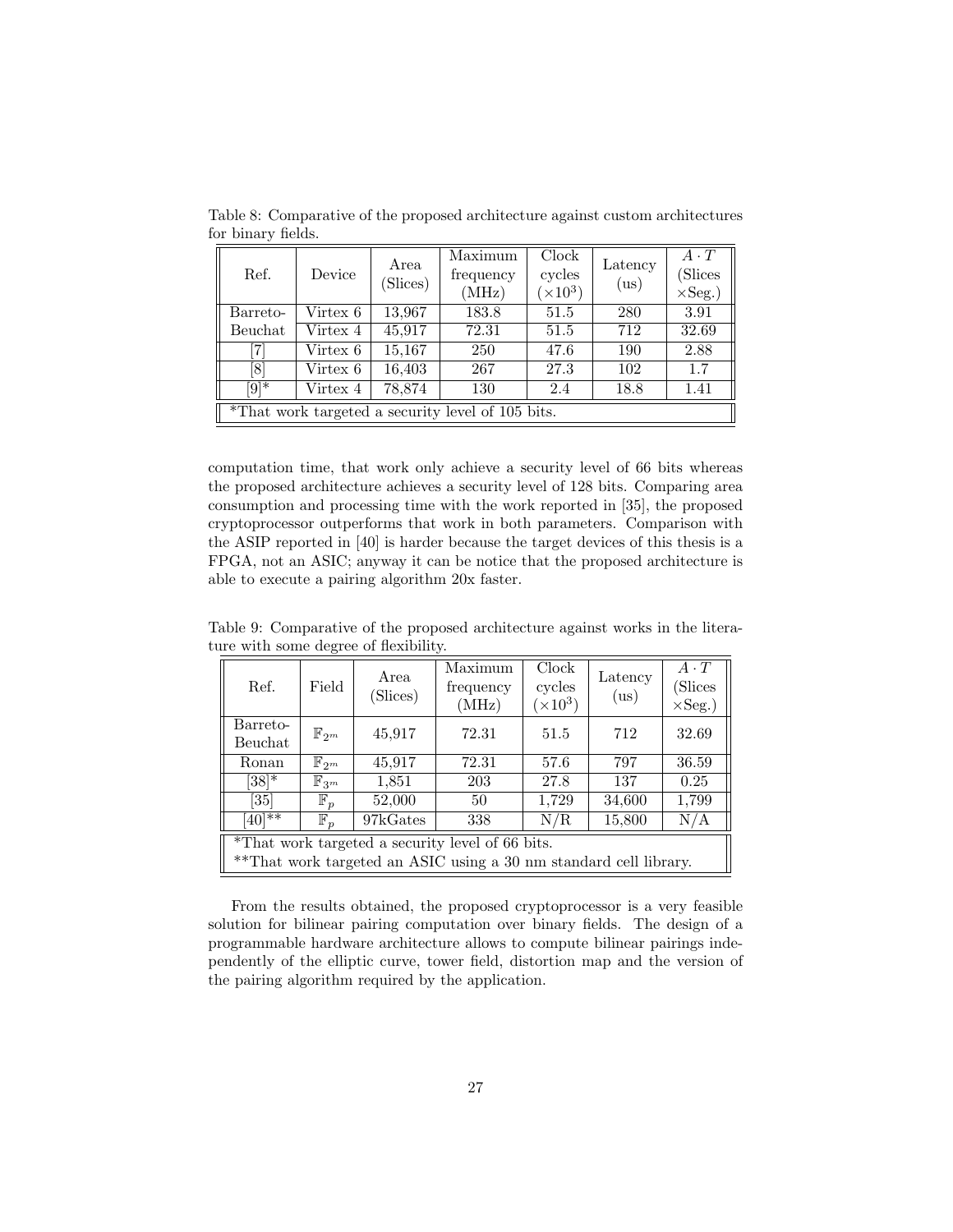# 6 Conclusion and future work

This work discussed the design and evaluation of a flexible cryptoprocessor able to manage several parameters for computing bilinear pairings, as the elliptic curve, the tower field, the distortion map, or the version of the pairing algorithm. These parammeters do not interferer with the security of cryptographic applications but affect the performance.

The design follows a modular approach so it can be constructed to support bilinear pairings defined on other fields as  $\mathbb{F}_{3^m}$ . The results show that the proposed design requires a similar amount of resources compared to related works. In addition, the processing time is shorter than other flexible architectures, inclusive the proposed architecture is faster that software implementations. Also, the proposed architecture is very competitive in area and processing time against custom architectures of the state-of-art. In conclusion, the proposed design preserves the flexibility of the software while conserves the acceleration in pairing computations of custom architectures. The compact instruction format allows smaller programs than related works, therefore using less program memory.

A thorough optimization process can be done to improve the maximum clock frequency, being the pipelining technique a first approach. As this pairing cryptoprocessor was originally conceived within a whole system, the control unit can be replaced by a general soft-processor like a PicoBlaze and a communication interface to send/receive the operands will be implemented in a HW/SW codesing; for this last purpose an initial idea is to use a shared memory approach so that a master processor uses this memory to transmit data and also to load the desired program.

# References

- [1] G. Frey and H.-G. Ruck, "A Remark Concerning m-Divisibility and the Discrete Logarithm in the Divisor Class Group of Curves," Mathematics of Computation, vol. 62, no. 206, p. 865, Apr. 1994.
- [2] A. Menezes, T. Okamoto, and S. A. Vanstone, "Reducing elliptic curve logarithms to logarithms in a finite field," IEEE Transactions on Information Theory, vol. 39, no. 5, pp. 1639–1646, 1993.
- [3] E. Cuevas-Farfán, M. Morales-Sandoval, R. Cumplido, C. Feregrino-Uribe, and I. Algredo-Badillo, "A programmable FPGA-based cryptoprocessor for bilinear pairings over  $\mathbb{F}_{2^m}$ ." in *Reconfigurable and Communication-Centric* Systems-on-Chip (ReCoSoC), 2013 8th International Workshop on. Darmstadt, Germany: IEEE, 2013.
- [4] D. F. Aranha, K. Karabina, P. Longa, C. H. Gebotys, and J. López, "Faster Explicit Formulas for Computing Pairings over Ordinary Curves," in Advances in Cryptology - EUROCRYPT 2011, Kenneth G. Paterson, Ed. Tallinn, Estonia: Springer Berlin / Heidelberg, 2011, pp. 48–68.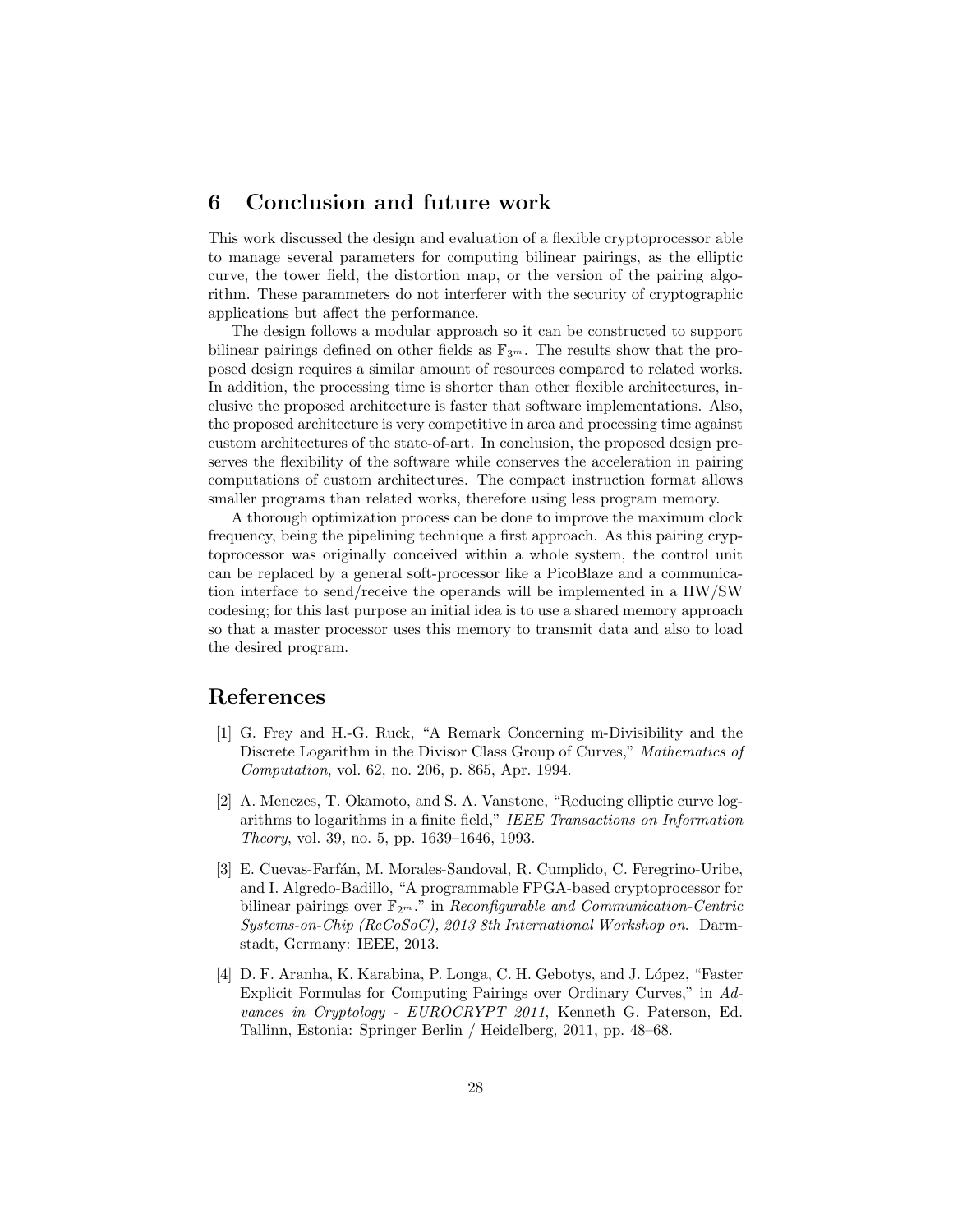- [5] X. Xiong, D. S. Wong, and X. Deng, "TinyPairing: A Fast and Lightweight Pairing-Based Cryptographic Library for Wireless Sensor Networks," in 2010 IEEE Wireless Communication and Networking Conference. IEEE, Apr. 2010, pp. 1–6.
- [6] Y. Katoh, Y.-j. Huang, C.-m. Cheng, and T. Takagi, "Efficient Implementation of the  $\eta_T$  Pairing on GPU," Cryptology ePrint Archive: Report 2011/540, no. 540, 2011. [Online]. Available: http: //eprint.iacr.org/2011/540
- [7] S. Ghosh, D. Roychowdhury, and A. Das, "High Speed Cryptoprocessor for ηT Pairing on 128-bit Secure Supersingular Elliptic Curves over Characteristic Two Fields," in Cryptographic Hardware and Embedded Systems - CHES 2011, 2011, pp. 442–458.
- [8] J. Adikari, M. A. Hasan, and C. Negre, "Towards Faster and Greener Cryptoprocessor for Eta Pairing on Supersingular Elliptic Curve over  $F_{2^{1223}}$ ," in 19th International Conference, Selected Areas in Cryptography 2012, 2012, pp. 166–183.
- [9] J.-L. Beuchat, J. Detrey, N. Estibals, E. Okamoto, and F. Rodríguez-Henríquez, "Fast Architectures for the  $\eta_T$  Pairing over Small-Characteristic Supersingular Elliptic Curves," IEEE Transactions on Computers, vol. 60, no. 2, pp. 266–281, Feb. 2011.
- [10] J. H. Silverman, The Arithmetics of Elliptic Curves, 2nd ed. Springer, 2009.
- [11] A. Joux, "A One Round Protocol for Tripartite Diffie Hellman," Algorithmic Number Theory, vol. 1838, pp. 385–393, 2000.
- [12] W. Diffie and M. Hellman, "New directions in cryptography," IEEE Transactions on Information Theory, vol. 22, no. 6, pp. 644–654, Nov. 1976.
- [13] R. Dutta, R. Barua, and P. Sarkar, "Pairing-Based Cryptographic Protocols: A Survey," Cryptology ePrint Archive: Report 2004/064, no. 64, 2004. [Online]. Available: http://eprint.iacr.org/2004/064
- [14] R. Barua, R. Dutta, and P. Sarkar, "Extending Jouxs Protocol to Multi Party Key Agreement," in *Progress in Cryptology - INDOCRYPT 2003*, 2003, pp. 205–217.
- [15] D. Boneh and M. Franklin, "Identity-Based Encryption from the Weil Pairing," in Advances in Cryptology - CRYPTO 2001, vol. 2139, 2001, pp. 213–229.
- [16] D. Boneh, B. Lynn, and H. Shacham, "Short Signatures from the Weil Pairing," Journal of Cryptology, vol. 17, no. 4, pp. 297–319, Jul. 2004.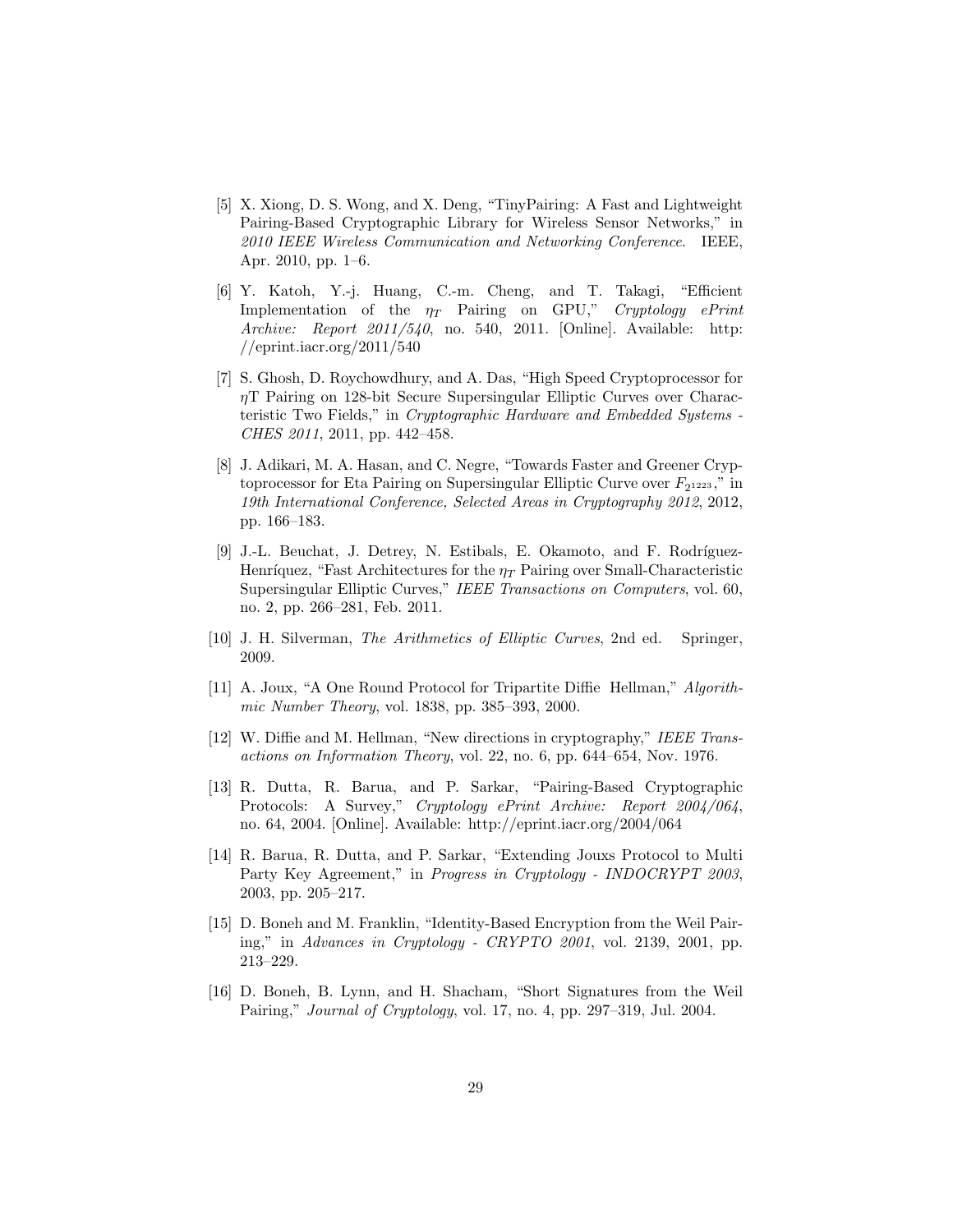- [17] F. Zhang and K. Kim, "ID-Based Blind Signature and Ring Signature from Pairings," in Advances in Cryptology - ASIACRYPT 2002. Springer Berlin / Heidelberg, 2002, pp. 533–547.
- [18] A. Boldyreva, "Threshold Signatures, Multisignatures and Blind Signatures Based on the Gap-Diffie-Hellman-Group Signature Scheme," in Public Key Cryptography - PKC 2003, 2003, pp. 31–46.
- [19] R. Sakai and M. Kasahara, "ID based Cryptosystems with Pairing on Elliptic Curve," Cryptology ePrint Archive: Report 2003/054, no. 54, 2003. [Online]. Available: http://eprint.iacr.org/2003/054
- [20] X. Cheng, J. Liu, and X. Wang, "Identity-Based Aggregate and Verifiably Encrypted Signatures from Bilinear Pairing," in Computational Science and Its Applications - ICCSA 2005. Springer Berlin / Heidelberg, 2005, pp. 1046–1054.
- [21] P. S. L. M. Barreto, H. Kim, B. Lynn, and M. Scott, "Efficient Algorithms for Pairing-Based Cryptosystems," in Advances in Cryptology - CRYPTO 2002, vol. 2442, 2002, pp. 354–369.
- [22] V. S. Miller, "The Weil Pairing, and Its Efficient Calculation," Journal of Cryptology, vol. 17, no. 4, pp. 235–261, Aug. 2004.
- [23] P. S. L. M. Barreto, S. D. Galbraith, C. O. Héigeartaigh, and M. Scott, "Efficient pairing computation on supersingular Abelian varieties," Designs, Codes and Cryptography, vol. 42, no. 3, pp. 239–271, Feb. 2007.
- [24] S. D. Galbraith and J. F. Mckee, "Pairings on Elliptic Curves over Finite Commutative Rings," Cryptography and Coding, vol. 3796, pp. 392–409, 2005.
- [25] F. Hess, N. P. Smart, and F. Vercauteren, "The Eta Pairing Revisited," IEEE Transactions on Information Theory, vol. 52, no. 10, pp. 4595–4602, Oct. 2006.
- [26] J.-L. Beuchat, N. Brisebarre, J. Detrey, E. Okamoto, and F. Rodríguez-Henríquez, "A Comparison Between Hardware Accelerators for the Modified Tate Pairing over  $\mathbb{F}_{2^m}$  and  $\mathbb{F}_{3^m}$ ," in *Pairing-Based Cryptography* -Pairing 2008, 2008, pp. 297–315.
- [27] D. Hankerson, A. Menezes, and M. Scott, "Software Implementation of Pairings," in *Identity-Based Cryptography*, M. Joye and G. Neven, Eds. IOS Press, 2008, ch. XI, pp. 188 – 206.
- [28] R. Ronan, C. O'hEigeartaigh, C. Murphy, M. Scott, and T. Kerins, "FPGA acceleration of the tate pairing in characteristic 2," in 2006 IEEE International Conference on Field Programmable Technology. IEEE, Dec. 2006, pp. 213–220.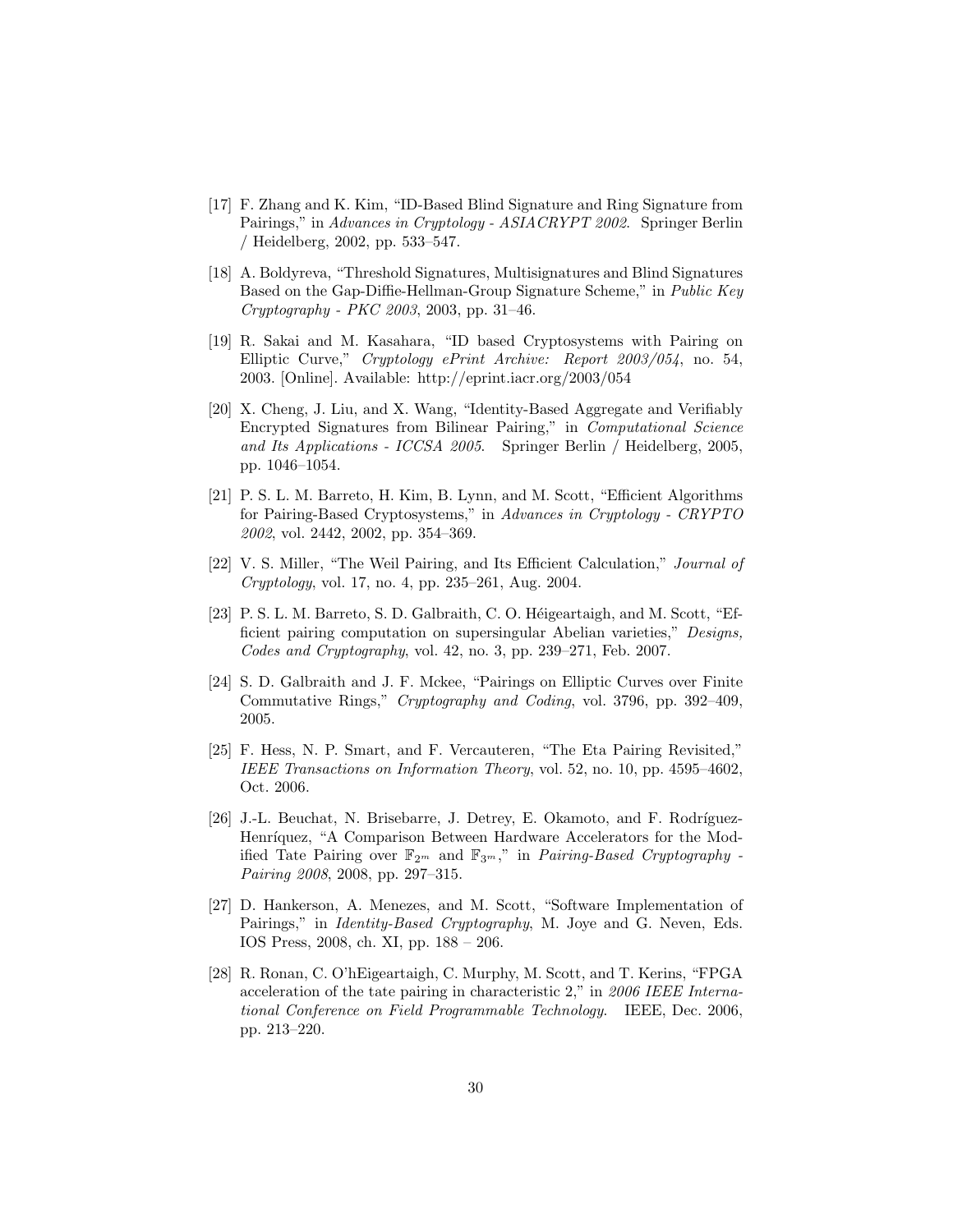- [29] I. N. Herstain, Abstract Algebra, 3rd ed. Wiley, 1996.
- [30] F. Rodríguez-Henríquez, A. Díaz-Pérez, N. A. Saqib, and C. K. Koc, Cryptographic Algorithms on Reconfigurable Hardware, ser. Signals and Communication Technology. Boston, MA: Springer US, 2006.
- [31] J.-P. Escofier, Galois Theory, ser. Graduate Texts in Mathematics. New York, NY: Springer New York, 2001, vol. 204.
- [32] D. F. Aranha, E. Knapp, A. Menezes, and F. Rodríguez-Henríquez, "Parallelizing the Weil and Tate Pairings," in 13th IMA International Conference, IMACC 2011, 2011, pp. 275–295.
- [33] R. C. C. Cheung, S. Duquesne, J. Fan, N. Guillermin, I. Verbauwhede, and G. X. Yao, "FPGA Implementation of Pairings Using Residue Number System and Lazy Reduction," in Cryptographic Hardware and Embedded Systems - CHES 2011, no. 07, 2011, pp. 421–441.
- [34] N. Estibals, "Compact Hardware for Computing the Tate Pairing over 128- Bit-Security Supersingular Curves," in Pairing-Based Cryptography - Pairing 2010, vol. 6487, 2010, pp. 397–416.
- [35] S. Ghosh, D. Mukhopadhyay, and D. Roychowdhury, "High Speed Flexible Pairing Cryptoprocessor on FPGA Platform," in Pairing-Based Cryptography - Pairing 2010, vol. 6487, 2010, pp. 450–466.
- [36] G. R. Blakely, "A Computer Algorithm for Calculating the Product AB Modulo M," IEEE Transactions on Computers, vol. C-32, no. 5, pp. 497– 500, May 1983.
- [37] M. Joye and S.-M. Yen, "The Montgomery Powering Ladder," in Cryptographic Hardware and Embedded Systems - CHES 2002, ser. Lecture Notes in Computer Science, B. S. Kaliski, c. K. Koç, and C. Paar, Eds., vol. 2523. Berlin, Heidelberg: Springer Berlin Heidelberg, Feb. 2003, pp. 291–302.
- [38] J.-L. Beuchat, N. Brisebarre, J. Detrey, E. Okamoto, M. Shirase, and T. Takagi, "Algorithms and Arithmetic Operators for Computing the  $nT$  Pairing in Characteristic Three," IEEE Transactions on Computers, vol. 57, no. 11, pp. 1454–1468, Nov. 2008.
- [39] D. F. Aranha, J.-L. Beuchat, J. Detrey, and N. Estibals, "Optimal Eta Pairing on Supersingular Genus-2 Binary Hyperelliptic Curves," in Topics in Cryptology CT-RSA 2012, ser. Lecture Notes in Computer Science, vol. 7178, 2012, pp. 98–115.
- [40] D. Kammler, D. Zhang, P. Schwabe, H. Scharwaechter, M. Langenberg, D. Auras, G. Ascheid, and R. Mathar, "Designing an ASIP for Cryptographic Pairings over Barreto-Naehrig Curves," in Cryptographic Hardware and Embedded Systems - CHES 2009, C. Clavier and K. Gaj, Eds. Springer Berlin / Heidelberg, 2009, pp. 254–271.